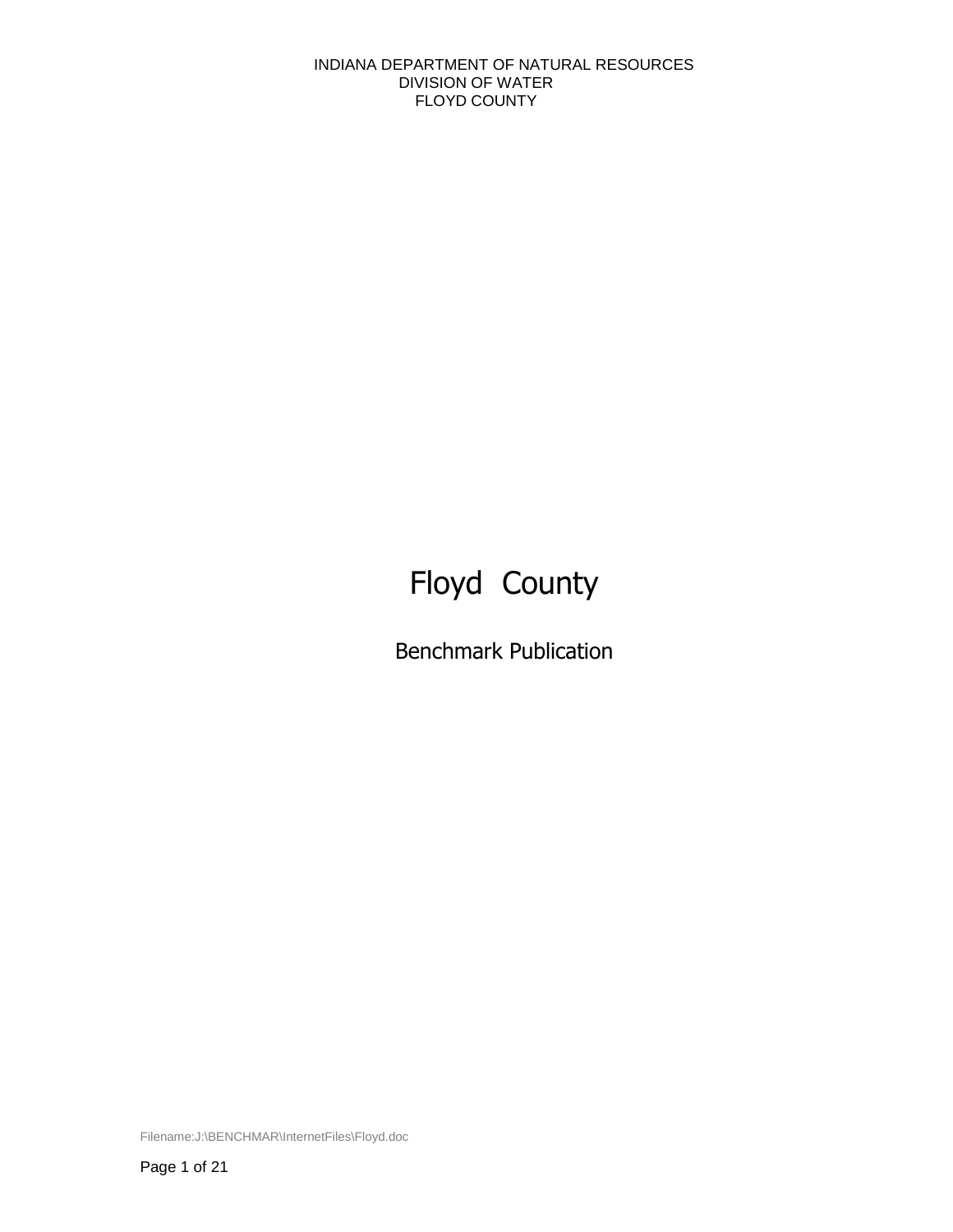### USC&GS BM W 285, 1954

In Floyd County, New Albany Quad., in the NE ½ of Clark Military Grant # 28; at New Albany; near the intersection of 15th Street and Oak Street; set in the top at the northeast end of the northwest projection of a foundation for a two-story concrete block house, 195 feet northwest of the centerline of Oak Street, 35 feet southwest of the centerline of 15<sup>th</sup> Street, 2.9 feet southwest of the northeast end of the foundation, 1.3 feet above the ground; a U. S. Coast and Geodetic Survey bronze bench mark tablet, stamped "W 285 1954".

459.815 feet N.G.V.D. 1929 459.340 feet N.A.V.D. 1988

# USC&GS NEW ALBANY 1935

In Floyd County, New Albany Quad., in the SE ¼ of Clark Military Grant # 28; at New Albany; at the intersection of Vincennes Street and East Market Street; set vertically at the northwest end of the northeast side of a brick building, in the southwest ¼ of the intersection, 51 feet southeast of the centerline of East Market Street, 39 feet southwest of the centerline of Vincennes Street, 9.1 feet southeast of the north corner of the building, 3.7 feet above the sidewalk; a US Coast and Geodetic Survey bronze tablet, stamped "New Albany 1935".

464.723 feet N.G.V.D. 1929 464.251 N.A.V.D. 1988

# IFC & WRC TBM SC 1, 1964

In Floyd County, New Albany Quad., in the SE ¼ of Clark Military Grant # 29; at New Albany; at the intersection of East Market Street and Beharrell Avenue; set in the southeast side of a 36-inch Maple tree, 53.6 feet northeast of the centerline of Beharrell Avenue, 22.5 feet northwest of the centerline of East Market Street, 0.7 foot above the ground; a railroad spike driven through an aluminum tag, stamped "TBM SC 1 1964". 451.024 feet N.G.V.D. 1929 450.549 N.A.V.D. 1988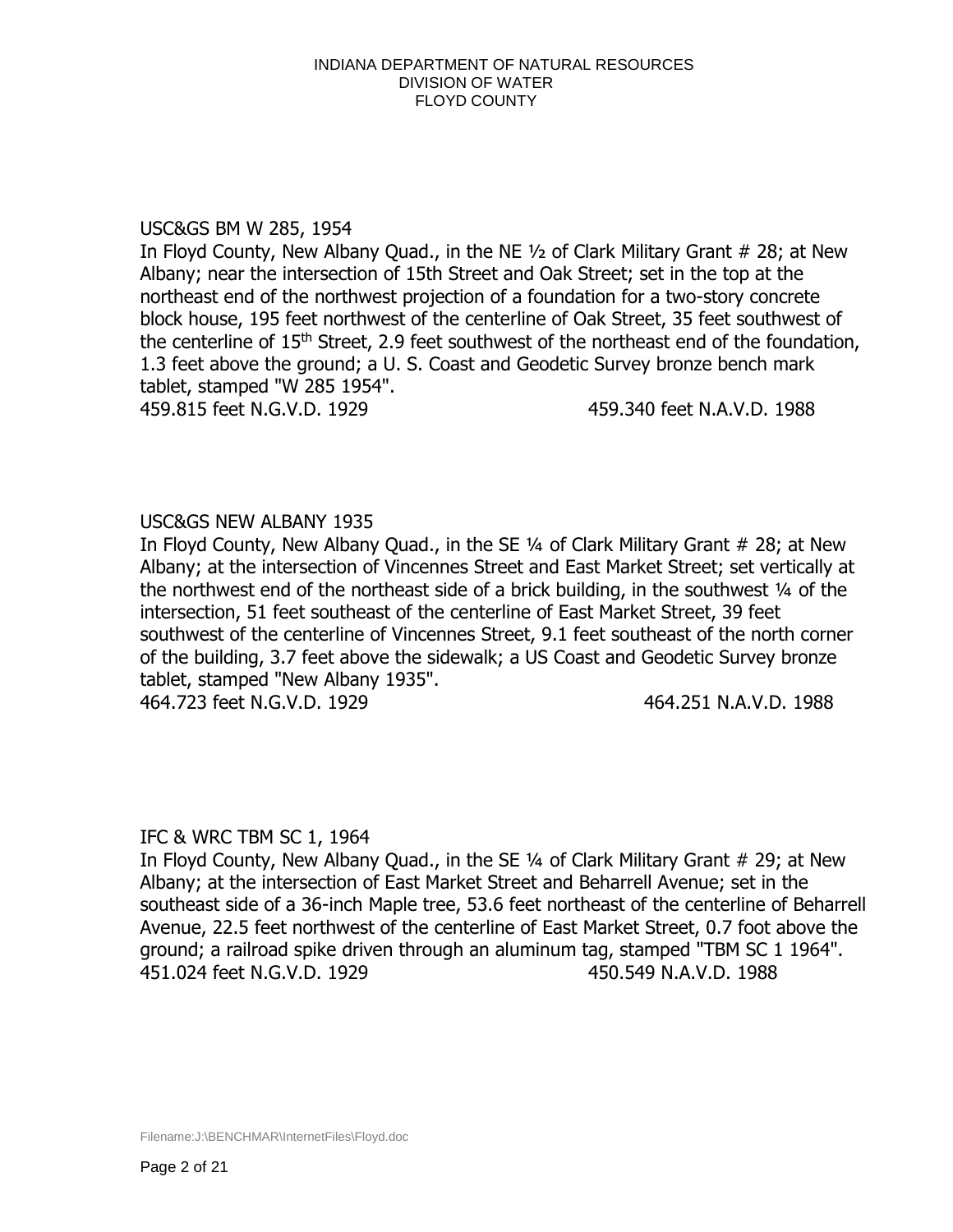### IFC & WRC BM FLO 2, 1964

In Floyd County, New Albany Quad., in the West ½ of Clark Military Grant # 1; at New Albany; at the Baltimore and Ohio Railroad three-span bridge over Silver Creek; set in the top at the south end of the west bridge seat, 6.5 feet south of the south rail of the tracks, 1.1 feet west of the east face of the bridge seat, 1.0 foot north of the south face of the bridge seat, 4.5 feet below the railway; a Indiana Flood Control and Water Resources Commission bronze bench mark tablet, stamped "FLO 2 1964". 444.434 feet N.G.V.D. 1929 443.957 feet N.A.V.D. 1988

# IFC & WRC BM FLO 1, 1964

In Floyd County, New Albany Quad., in the West ½ of Clark Military Grant # 1; at New Albany; at the Pennsylvania (Conrail) Railroad three-span bridge over Silver Creek; set in the top of the southwest wingwall of the bridge, 8.0 feet west of the east end of the wingwall, 7.5 feet south of the south rail of the tracks, 1.2 feet below the railway, 0.8 foot north of the south face of the wingwall; a Indiana Flood Control and Water Resources Commission bronze bench mark tablet, stamped "FLO 1 1964". 442.816 feet N.G.V.D. 1929 442.339 feet N.A.V.D. 1988

# ISHC BM FLOYD S 7

In Floyd County, New Albany Quad., in the SE ¼ of Clark Military Grant # 29; at New Albany; at the Old St. Rd. 62 seven-span dual-lane bridge over Silver Creek; set in the top at the southwest end of the northeast sidewalk of the bridge, 17.5 feet northwest of the centerline of the southwest bound lane, 7.4 feet northeast of the southwest end of the bridge, 2.2 feet northwest of the southeast face of the sidewalk, 0.8 foot above the highway; a Indiana State Highway Commission bronze bench mark tabled, stamped "FLOYD S 7".

465.160 feet N.G.V.D. 1929 464.681 feet N.A.V.D. 1988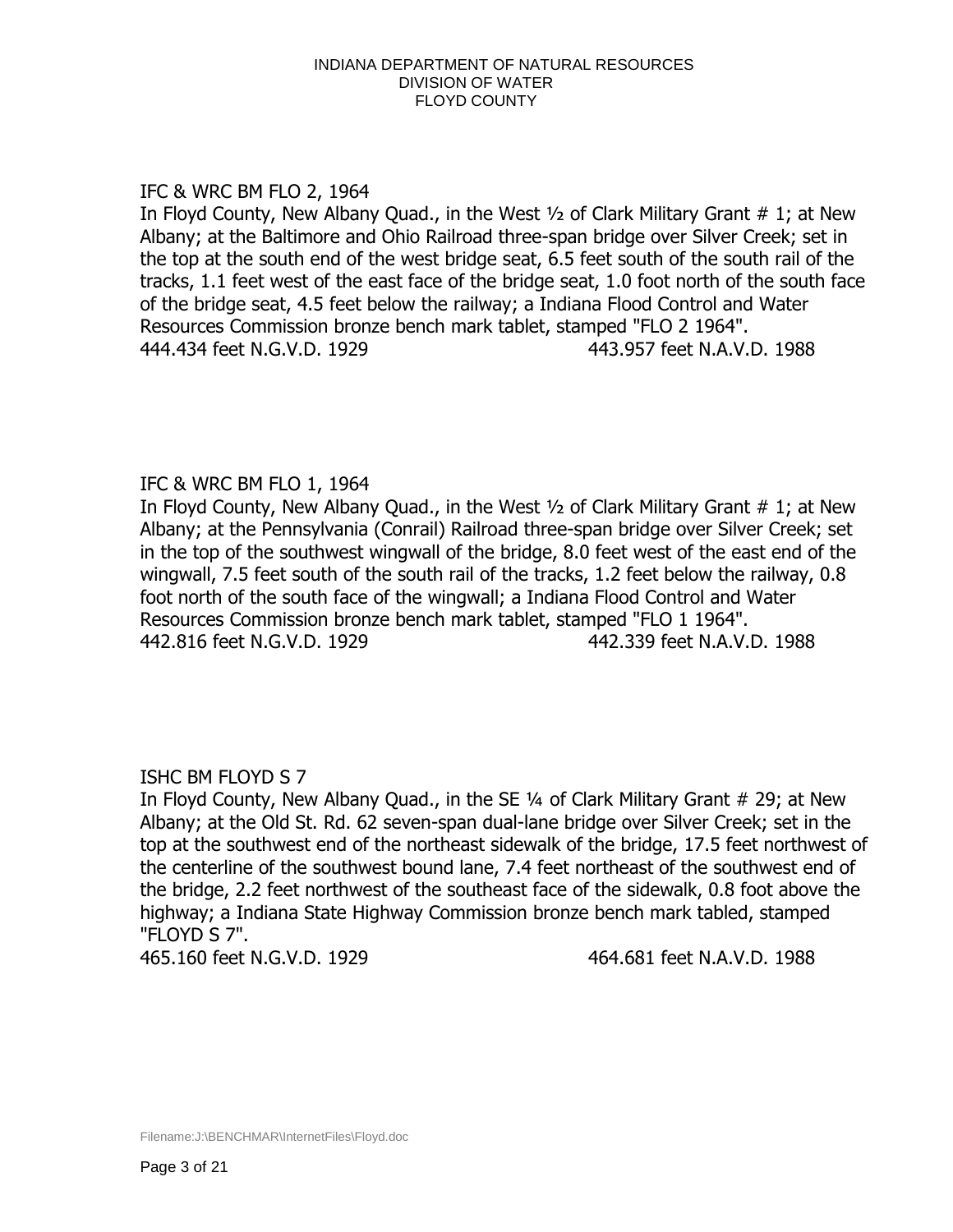IFC & WRC TBM SC 2

In Floyd County, New Albany Quad., in the North ½ of Clark Military Grant # 29; at New Albany; 0.75 mile north-northwest and then generally northeast along Slate Run Road from its intersection with State Road 62 in New Albany to a six-foot bridge over a small creek; set in the top of the southeast concrete wingwall of the bridge, 13.0 feet east of the centerline of the road, 4.4 feet south of the south end of the concrete guardrail of the bridge, 0.5 foot below the road, 0.5 foot west of the east face of the wingwall; a chiseled triangle.

450.115 feet N.G.V.D. 1929 449.633 feet N.A.V.D. 1988

# IFC & WRC BM FLO 3, 1964

In Floyd County, New Albany Quad., in Clark Military Grant # 44; at New Albany; about 0.6 mile generally northeast along Old Ford Road from its "T" road intersection with Slate Run Road to an eight-foot bridge over a small stream; set in the top at the center of the east headwall, 8.5 feet east of the centerline of the road, 6.0 feet north of the south end of the headwall, 0.5 foot west of the east face of the headwall, 1.0 foot below the road; a Indiana Flood Control and Water Resources Commission bronze bench mark tablet, stamped "FLO 3 1964".

423.405 feet N.G.V.D. 1929 422.924 feet N.A.V.D. 1988

# IFC 7 WRC TBM SC 3, 1964

In Floyd County, New Albany Quad., in Clark Military Grant # 44; at New Albany; about 0.6 mile generally northeast along Old Ford Road from its "T" road intersection with Slate Run Road to an eight-foot bridge over a small stream; set in the north side of a 20-inch Ash tree, 59.0 feet east of the centerline of the road, 58.5 feet east-northeast of the northeast corner of the bridge, 12.0 feet northeast of the northeast face of a concrete exhaust valve housing, 1.0 foot above the ground; a railroad spike driven through an aluminum tag, stamped "TBM SC 3 1964". 424.982 feet N.G.V.D. 1929 424.501 feet N.A.V.D. 1988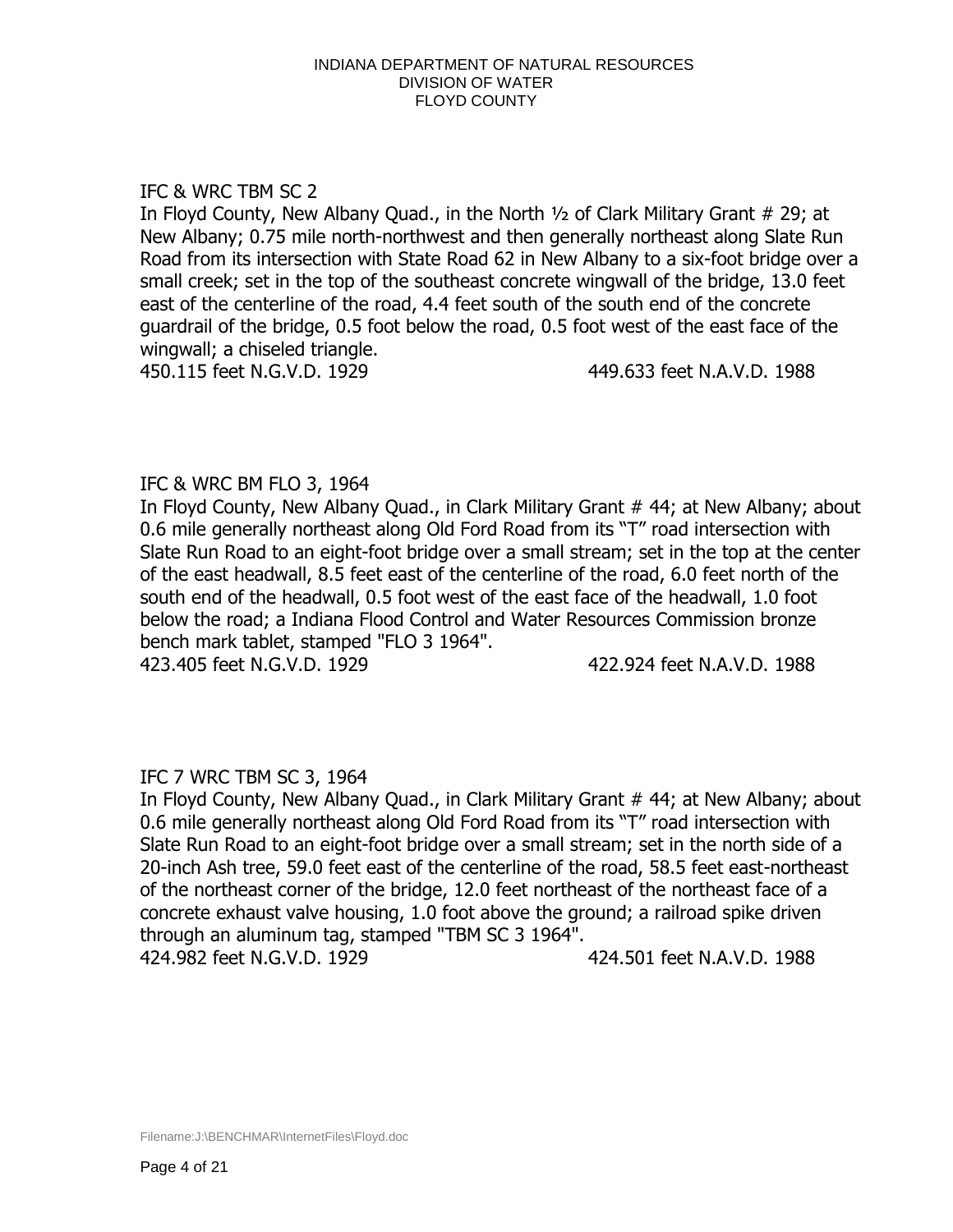IFC & WRC TBM SC 4

In Floyd County, New Albany Quad., in Clark Military Grant # 44; at New Albany; about 0.2 mile north-northeast along Charlestown Road from its "Y" intersection with Slate Run at the Graceland Baptist Church; set in the top at the northwest corner of a concrete manhole cover base, 114 feet north of the northwest corner of the church building, 26.5 feet east-southeast of the centerline of the highway, 15.5 feet north of a telephone pole, 0.5 foot south of the north face of the base, 0.5 foot east of the west face of the base, about level with the highway; a chiseled triangle. 464.688 feet N.G.V.D. 1929 464.206 feet N.A.V.D. 1988

# USGS BM TT 38 D, 1937

In Floyd County, New Albany Quad., in the SE ½ of Clark Military Grant, # 63; at Blackiston Mill; at the intersection of State Road 311 (Charlestown Road), Payne Kahler Road, and Blackiston Mill Road; set in the top of a concrete post, 44.0 feet northwest of Payne Kahler Road, 33.5 feet east of the centerline of State Road 311 (Charlestown Road), 9.0 feet north of the extended centerline of Blackiston Mill Road, about level with the road; a U. S. Geological Survey bronze bench mark tablet, stamped "TT 38 D 1937 446".

446.189 feet N.G.V.D. 1929 445.707 feet N.A.V.D. 1988

# IFC & WRC BM FLO 4, 1964

In Floyd County, New Albany Quad., in the West ½ of Clark Military Grant # 63; about 0.1 mile east of Blackiston Mill; at the Blackiston Mill Road two-span concrete beam bridge over Silver Creek; set in the top at the northwest end of the southwest wheelguard of the bridge, 12.0 feet west of the centerline of the road, 1.2 feet southeast of the northwest end of the wheelguard, 0.8 foot above the road, 0.4 foot northwest of the southeast face of the wheelguard; a Indiana Flood Control and Water Resources Commission bronze bench mark tablet, stamped "FLO 4 1964". 442.013 feet N.G.V.D. 1929 441.531 feet N.A.V.D. 1988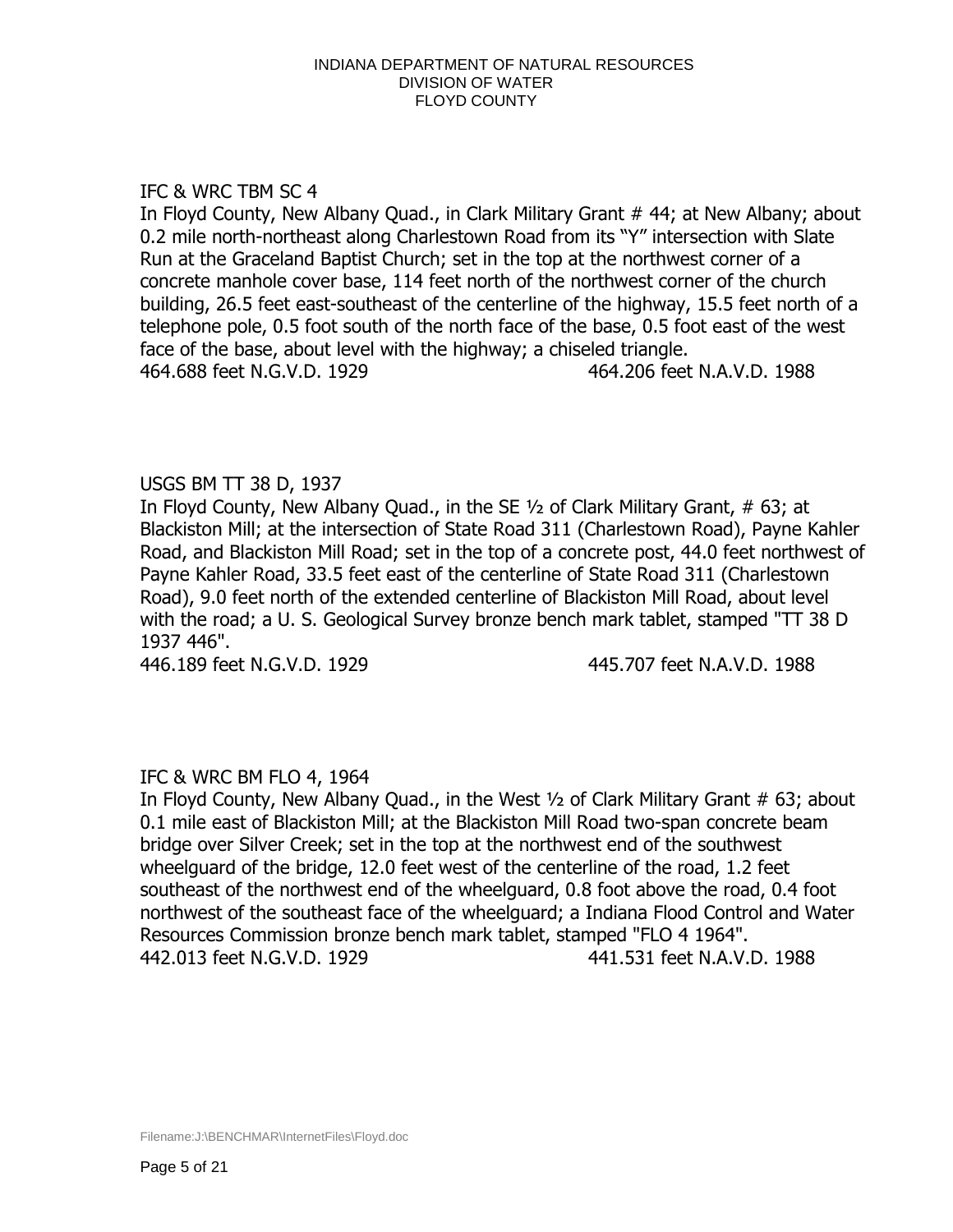### USC&GS BM E 278, 1949

In Floyd County, New Albany Quad., in the SE 1/4 of Section 2, T. 2 S., R. 6 E., 2<sup>nd</sup> P.M.; about 0.5 mile east of Bald Knob, and 2.0 miles northwest of Blackiston Mill; about 0.15 mile west along Durgee Road from its intersection with State Road 111 and Kamer Miller Road to its intersection with the Louisville and Nashville railroad, in the northwest  $\frac{1}{4}$  of the intersection, in a private gravel drive leading north; set in top of a concrete post, 42 feet west of the west most rail of the railroad tracks, 25.5 feet northeast of a power pole, 18 feet north of the centerline of Durgee Road, about flush with the gravel drive; a U. S. Coast and Geodetic Survey bronze benchmark tablet, stamped "E 278 1940".

NOTE: The elevation of this mark has been adjusted from the published NGS elevation! 165.940 meters N.G.V.D. 1929 544.421 feet N.G.V.D. 1929 165.802 meters N.A.V.D. 1988 543.968 feet N.A.V.D. 1988

### USC&GS BM A 122, 1940

In Floyd County, New Albany Quad., in the SE 1/4 of Section 11, T. 2 S., R. 6 E., 2<sup>nd</sup> P.M.; about 1.6 miles northwest of Blackiston Mill, and about 0.7 mile southeast of Bald Knob; at the intersection of Bald Knob Road and the Louisville and Nashville Railroad tracks; set in the top of the north end of the east headwall of a six-foot concrete and stone culvert, 125 feet north of the centerline of Bald Knob Road, 7.5 feet east of the east most rail of railroad tracks, about 2.5 feet below the rails, 1.2 feet south of the north face of the east concrete headwall, 0.6 foot west of the east face of the headwall, about flush with the top of the concrete headwall; a U. S. Coast and Geodetic Survey bronze benchmark tablet, stamped "A 122 1940".

163.912 meters N.G.V.D. 1929 537.768 feet N.G.V.D. 1929 163.774 meters N.A.V.D. 1988 537.315 feet N.A.V.D. 1988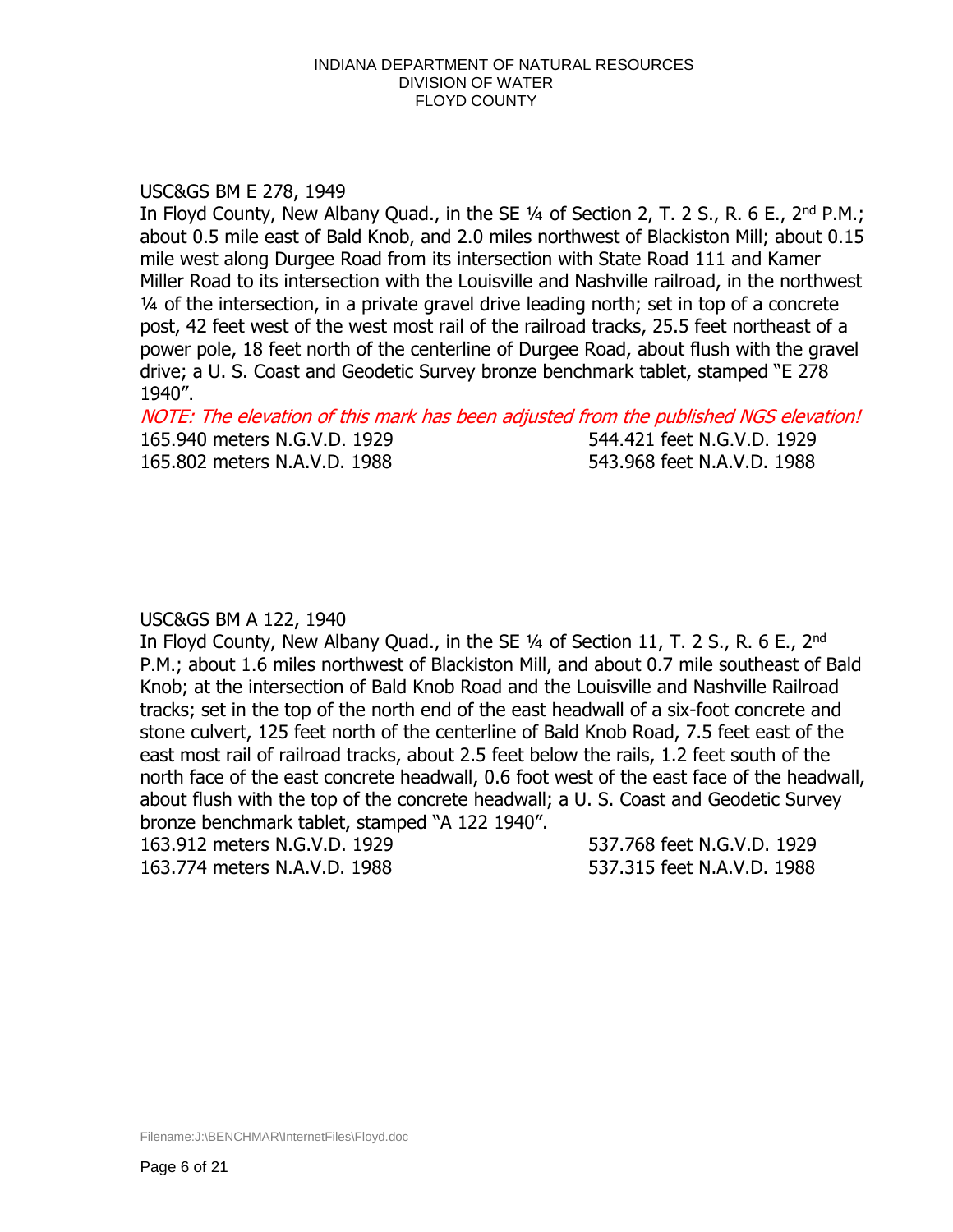DNR TBM SLATE RUN 2, 2000

In Floyd County, New Albany Quad., in the SW 1/4 of Section 14, T. 2 S., R. 6 E., 2<sup>nd</sup> P.M.; about 1.5 miles west of Blackiston Mill; about 0.4 miles south and west along Hausfeldt Lane from its intersection with State Road 111 (Grant Line Road) to the northwest ¼ of the intersection of Hausfeldt Lane and Parkeast Boulevard; set on top of the north most flange bolt of a fire hydrant, 50 feet north of a "STOP" sign post, 27 feet west of the centerline of Parkeast Boulevard, 22 feet southwest of a mail drop box, about 2.1 feet above the ground; two filed notches.

152.507 meters N.A.V.D. 1988 500.350 feet N.A.V.D. 1988

152.647 meters N.G.V.D. 1929 500.808 feet N.G.V.D. 1929

# IDOT BM 22 S 23

In Floyd County, New Albany Quad., in Clark Military Grant # 63; at New Albany; at the State Road 111 (Grant Line Road) bridge over Interstate 265; set on top of the north end of the east concrete guardrail, 25 feet east of the centerline of the north bound lanes of State Road 111, 13.2 feet south of the north end of the concrete guardrail, 23 feet southwest of a steel "EXIT" sign post, 7.4 feet north of a expansion joint, about 2.8 feet above the road; a State Highway Commission of Indiana bench mark tablet, stamped "22 S 23".

157.230 meters N.G.V.D. 1929 515.846 feet N.G.V.D. 1929 157.090 meters N.A.V.D. 1988 515.386 feet N.A.V.D. 1988

# DNR BM SLATE RUN AZI 2000

In Floyd County, New Albany Quad., in Clark Military Grant # 63; at New Albany; at the State Road 111 (Grant Line Road) bridge over Interstate 265; set in the southeast corner of the concrete bridge deck, 21 feet east of the centerline of the north bound lanes of State Road 111, 77.5 feet northwest of a power pole, 37.1 feet northwest of power pole # IPH 480 V, 15.2 feet south of a expansion joint, 3.1 feet west of the south end of the concrete guardrail, level with the road; a Indiana Department of Natural Resources control station tablet, stamped "SLATE RUN AZI 2000". 154.383 meters N.G.V.D. 1929 506.504 feet N.G.V.D. 1929 154.242 meters N.A.V.D. 1988 506.043 feet N.A.V.D. 1988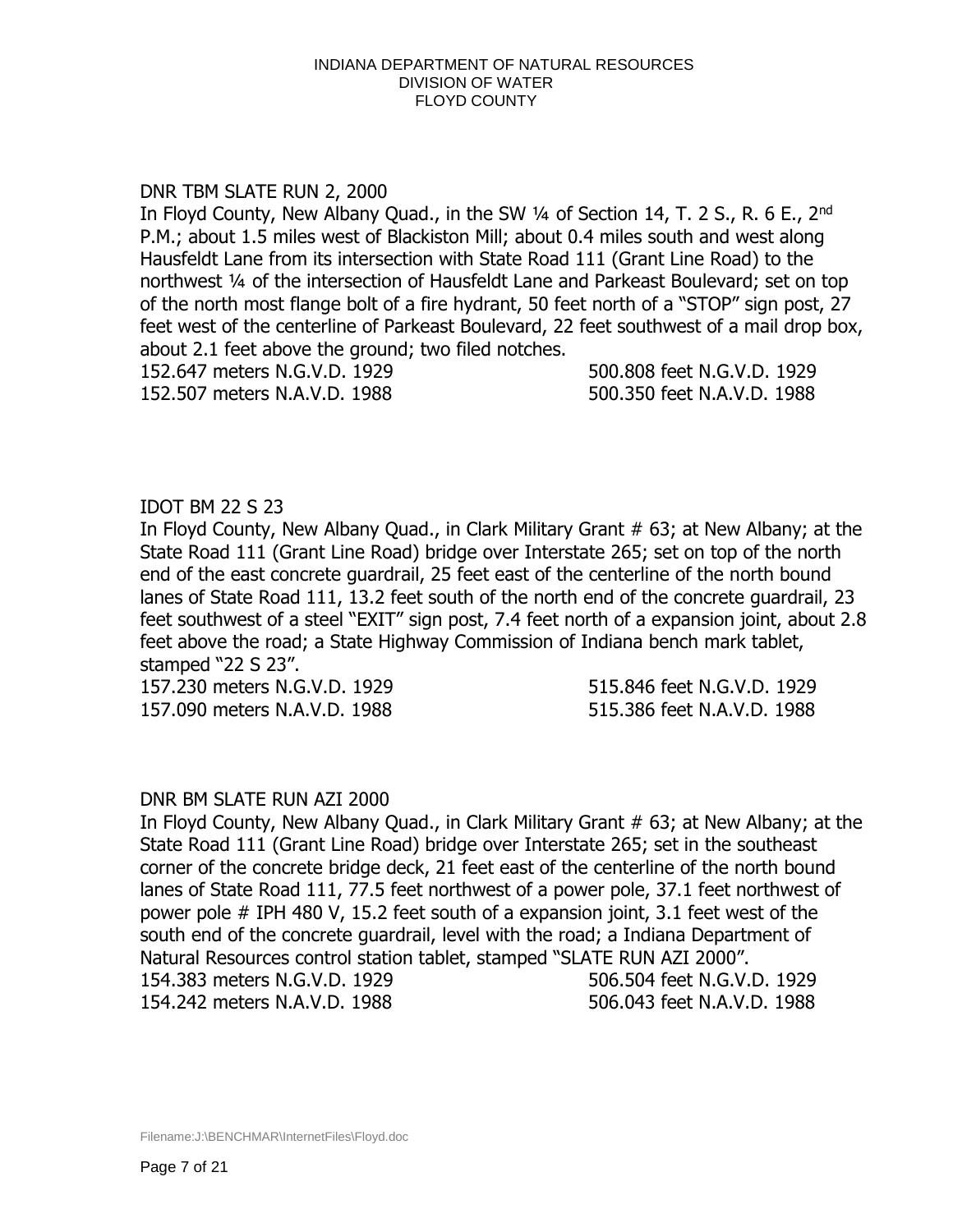### DNR BM SLATE RUN 1, 2000

In Floyd County, New Albany Quad., in Clark Military Grant # 63; at New Albany; at the State Road 111 (Grant Line Road) bridge over Interstate 265; set on top of the southeast corner of the concrete base for the "I 265 EAST" sign post; about 685 feet south of the south end of the State Road 111 (Grant Line Road) bridge over Interstate 265, 35 feet east of the centerline of the north bound lanes of State Road 111, 55.4 feet south of the north end of the east aluminum guardrail, 10.3 feet southwest of the center of a steel cover for a utility manhole, 7.9 feet east of the east face of the aluminum guardrail, 2.6 feet southeast of a steel sign post, 0.5 feet west of the east face of the concrete base, 0.55 feet north of the south face of the concrete base, about flush with the top of the concrete base; a Indiana Department of Natural Resources control station tablet, stamped "SLATE RUN 1 2000".

150.020 meters N.G.V.D. 1929 492.192 feet N.G.V.D. 1929

149.880 meters N.A.V.D. 1988 491.730 feet N.A.V.D. 1988

# DNR TBM SLATE RUN 3, 2000

In Floyd County, New Albany Quad., in Clark Military Grant # 62; at New Albany; at the intersection of State Road 111 (Grant Line Road) and the Louisville and Nashville railroad and Pillsbury Lane, in the northeast ¼ of the intersection; set in the top of the southwest bolt for the railroad signal light, about 90 feet southeast of the centerline of the intersection of State Road 111 and the railroad tracks, 50.1 feet southwest of the southwest most corner of a brick building for a strip mall at "GAS LINE STATION", 22.5 feet southeast of the southeast corner of a silver metal railroad shed, 10.1 feet northeast of the northeast most rail of the tracks; two filed notches. 150.155 meters N.G.V.D. 1929 492.633 feet N.G.V.D. 1929

150.013 meters N.A.V.D. 1988 492.168 feet N.A.V.D. 1988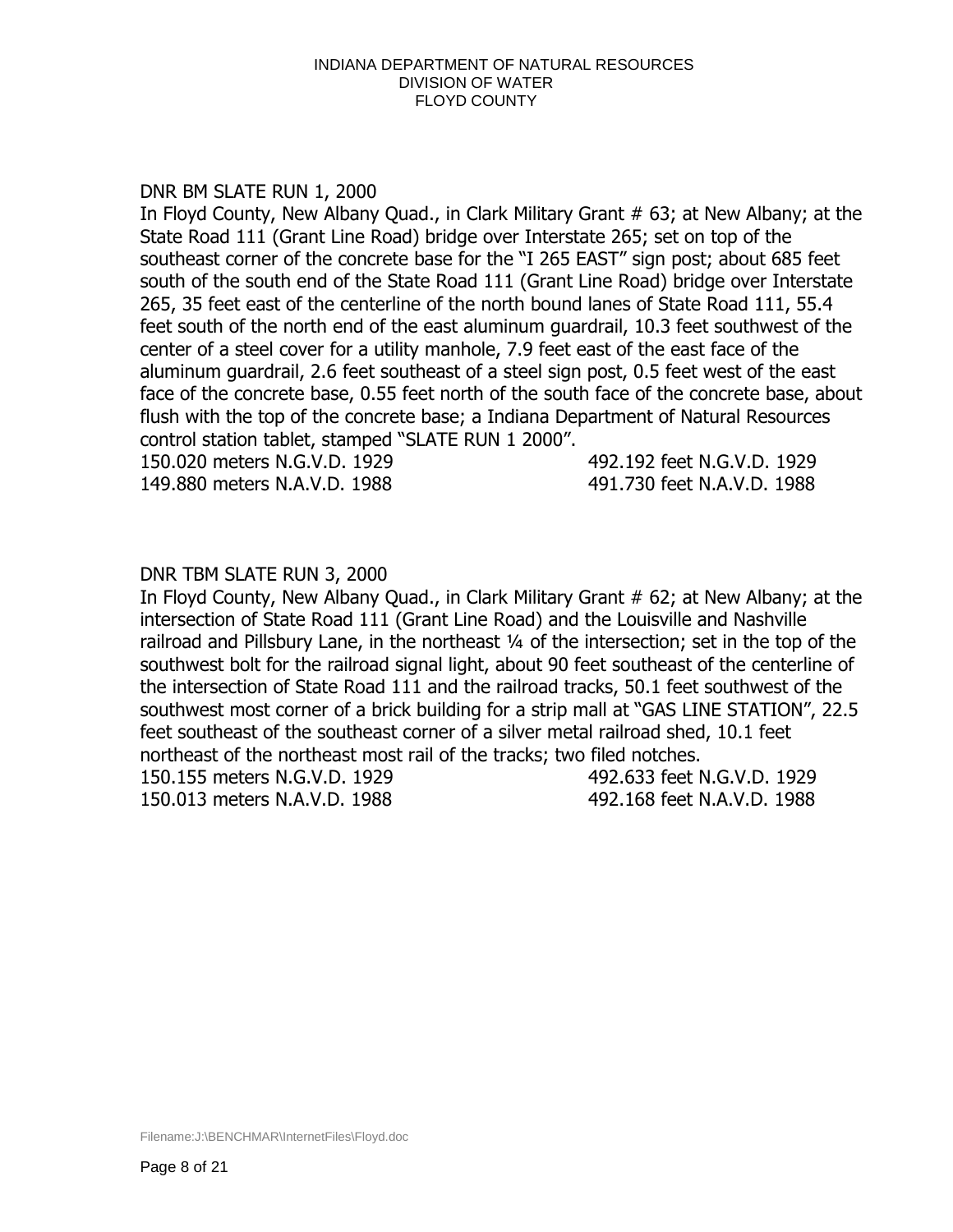### USC&GS BM 315.7, 1940

In Floyd County, New Albany Quad., in Clark Military Grant # 43; at New Albany; about 0.2 miles southeast along Beechwood Avenue from its "T" road intersection with State Road 111 to its intersection with Park Avenue, thence north along Park Avenue to its intersection with the Louisville and Nashville railroad tracks, at an easterly turn in the road; set on the top of the north end of the east concrete headwall of a 12 foot concrete culvert for Fall Run under the railroad tracks, 3 poles north along the railroad tracks from the centerline of the street, 5.9 feet east of the east rail of the tracks, south of the north end of the concrete headwall; a U. S. Coast and Geodetic Survey bronze benchmark tablet, stamped "315.7 1940".

NOTE: The elevation of this mark has been adjusted from the published USC&GS elevation!

140.403 meters N.G.V.D. 1929 460.638 feet N.G.V.D. 1929 140.260 meters N.A.V.D. 1988 460.168 feet N.A.V.D. 1988

### USC&GS BM USGS 456, 1906-1911

In Floyd County, New Albany Quad., in Clark Military Grant # 43; at New Albany; about 2.65 miles south along State Road 111 (Grant Line Road) from its intersection with Interstate 265 to its intersection with a railroad track overpass; set on the southeast end of the southwest stone wingwall of the overpass, 9.5 feet southwest of the southwest rail of the tracks, 1.3 feet northwest of the southeast end of the wingwall, about 1.0 foot lower than the tracks; a U.S. Geological Survey benchmark disk with part of disk broken off.

455.347 feet N.G.V.D. 1929 454.871 feet N.A.V.D. 1988

### DNR TBM SLATE RUN 10, 2000

In Floyd County, New Albany Quad., in Clark Military Grant # 63; at New Albany; at the Northgate Court bridge over Slate Run, just south of the Northgate Medical Center; set in the top of the northwest end of the southeast concrete wingwall of the bridge, 14.5 feet east of the centerline of the road, 1.0 foot east of the steel guardrail, 0.6 foot southeast of the northwest end of the wingwall, 0.2 foot above the road; a chiseled triangle.

### THIRD ORDER

473.59 feet N.G.V.D. 1929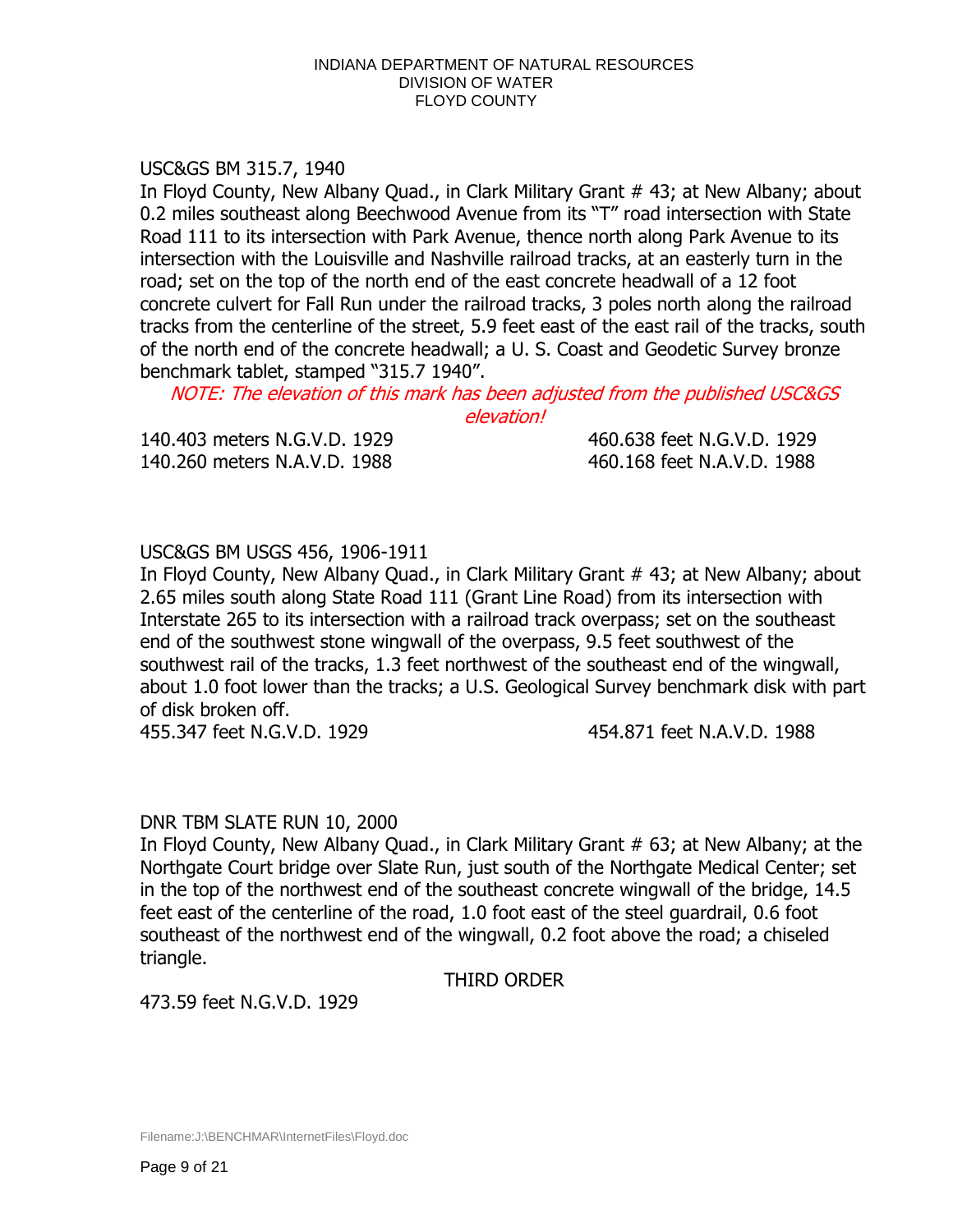### USGS BM TT 25 D 1937

In Floyd County, Lanesville Quad., in the NW 1/4 of Section 19, T. 3 S., R. 6 E., 2<sup>nd</sup> P.M.; about at the Budd Road bridge over Knob Creek; set in the top of a square concrete post, 99.1 feet south of the southwest corner of the southwest concrete wingwall of the bridge, 34 feet west of the centerline of Budd Road, 20 feet south of the centerline of East McCarthy Knob Road, 6.6 feet southeast of a "STOP" and "ROAD" sign post, 6.0 feet south of a "CAUTION" sign post, 5.2 feet northwest of a power pole, level with the ground; a U.S. Geological Survey bench mark disk, stamped "TT 25 D 1937".

GPS elevation

455.771 feet N.A.V.D. 1988

### USC&GS BM K 313 RESET 1967

In Floyd County, New Albany Quad., in the SW 1/4 of Section 4, T. 3 S., R. 6 E., 2<sup>nd</sup> P.M.; about 0.5 mile southwest of Silver Hills; about 2.15 miles west along the Southern railroad from the station at New Albany and across Williams Lane south of the railroad tracks, 0.2 mile east of where Williams Lane crosses the railroad tracks, in the northeast corner of the yard of Mr. Dewey Amburgy; set in the top of a ten-inch round concrete post, 135.0 feet west of the centerline of Merrywood Lane, 66.5 feet south-southwest of the south rail of the railroad tracks, 66 feet northeast of the northeast corner of Mr. Dewey Amburgy's house, 27.5 feet south-southwest of the centerline of Williams Lane, 11.0 feet east of the centerline of a gravel drive, 4.0 feet southeast of power pole  $#$ 410/584, 0.9 foot above the ground; a U.S. Coast and Geodetic Survey bench mark disk, stamped "K 313 RESET 1967"

### THIRD ORDER

139.48 meters N.G.V.D. 1929 457.6 feet N.G.V.D. 1929 139.34 meters N.A.V.D. 1988 457.2 feet N.A.V.D. 1988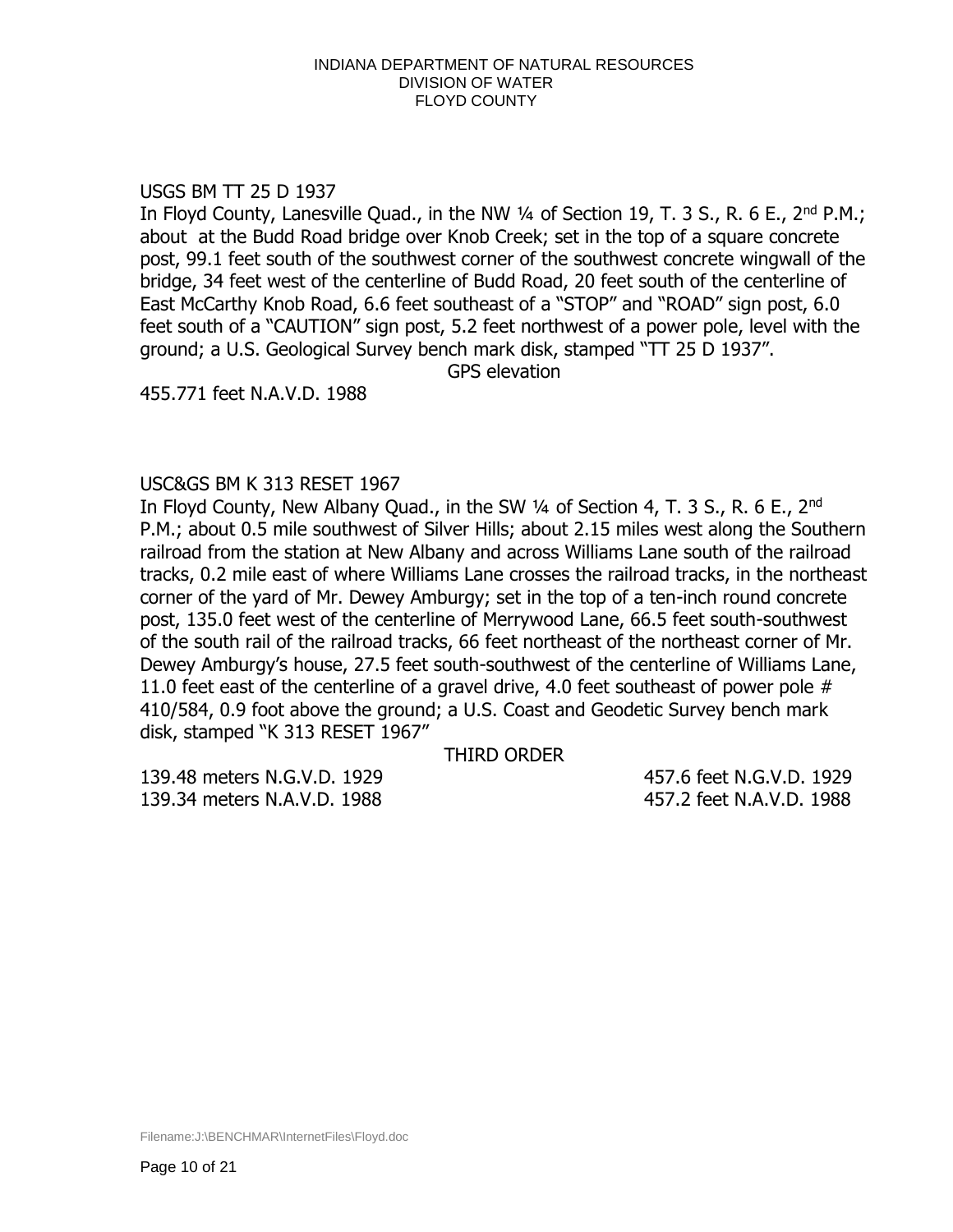DNR BM SIC 1, 1980

In Floyd County, New Albany Quad., in Clark Military Grant # 29; at Clarksville; about 0.1 mile southwest along State Road 131 (Spring Street) from the State Road 131 (Spring Street) bridge over Silver Creek, at a levee; set in the top of a concrete post, 46.5 feet southwest of a "PK" nail in power pole # 412/086, 30.25 feet northeast of and across the road from the northeast corner of the concrete retaining wall of the levee, 16.0 feet northwest of the centerline of the road, 14.0 feet southwest of the metal end post of a chain link fence, 4.9 feet northeast of the southeast corner of the concrete retaining wall of the levee2.2 feet northeast of a metal sign post, 1.4 feet northwest of the northwest edge of the asphalt road, about 0.2 foot above the level of the road, 0.1 foot below the ground; a Indiana Department of Natural Resources control station tablet, stamped "SIC 1"

### THIRD ORDER

| 449.17 feet N.G.V.D. 1929                             |                                                                                        |
|-------------------------------------------------------|----------------------------------------------------------------------------------------|
| Position Data: 3rd Order Class II                     | NAD 1927                                                                               |
| Geodetic Position : $\acute{\phi}$ = 38° 18' 00.0403" | $\lambda = 85^{\circ}$ 47' 36.3982"                                                    |
|                                                       | Indiana State Plane Coordinates in U.S. Survey Feet (one meter = 39.37 inches exactly) |
| Indiana East Zone: Easting: 463,609.040               | Northing: 291,336.789                                                                  |
| <b>AZIMUTH DATA:</b>                                  |                                                                                        |
|                                                       |                                                                                        |

| Mark Name | Geodetic Azimuth | <b>Grid Azimuth</b> | Grid Distance (feet) |
|-----------|------------------|---------------------|----------------------|
| SIC 1 AZM | 242° 17' 02"     | 242° 21' 45"        | 1,375.288            |

DNR BM SIC 2, 1980

469.53 feet N.G.V.D. 1929

In Floyd County, New Albany Quad., in the East 1/4 of Clark Military Grant # 43; at New Albany; about 0.55 mile south along Slate Run from its "T" road intersection with Charlestown Road to the Slate Run School; set in the top of a concrete post, on the east side of the road in the front lawn of the school, 36.71 feet north of a "PK" nail in the west side of a power pole, 23.62 feet south of a fire hydrant, 11.32 feet north of the north edge of a sidewalk, 8.2 feet west of the west edge of the school parking lot; a Indiana Department of Natural Resources control station tablet, stamped "SIC 2"

THIRD ORDER

| Position Data: 3rd Order Class II                     |                  | NAD 1927 |              |                                                                                        |
|-------------------------------------------------------|------------------|----------|--------------|----------------------------------------------------------------------------------------|
| Geodetic Position : $\acute{\phi}$ = 38° 18' 53.8508" |                  |          |              | $\lambda = 85^{\circ}$ 48' 00.0348"                                                    |
|                                                       |                  |          |              | Indiana State Plane Coordinates in U.S. Survey Feet (one meter = 39.37 inches exactly) |
| Indiana East Zone: Easting: 461,711.914               |                  |          |              | Northing: 296,782.713                                                                  |
| <b>AZIMUTH DATA:</b>                                  |                  |          |              |                                                                                        |
| Mark Name                                             | Geodetic Azimuth |          | Grid Azimuth | Grid Distance (feet)                                                                   |
|                                                       |                  |          |              |                                                                                        |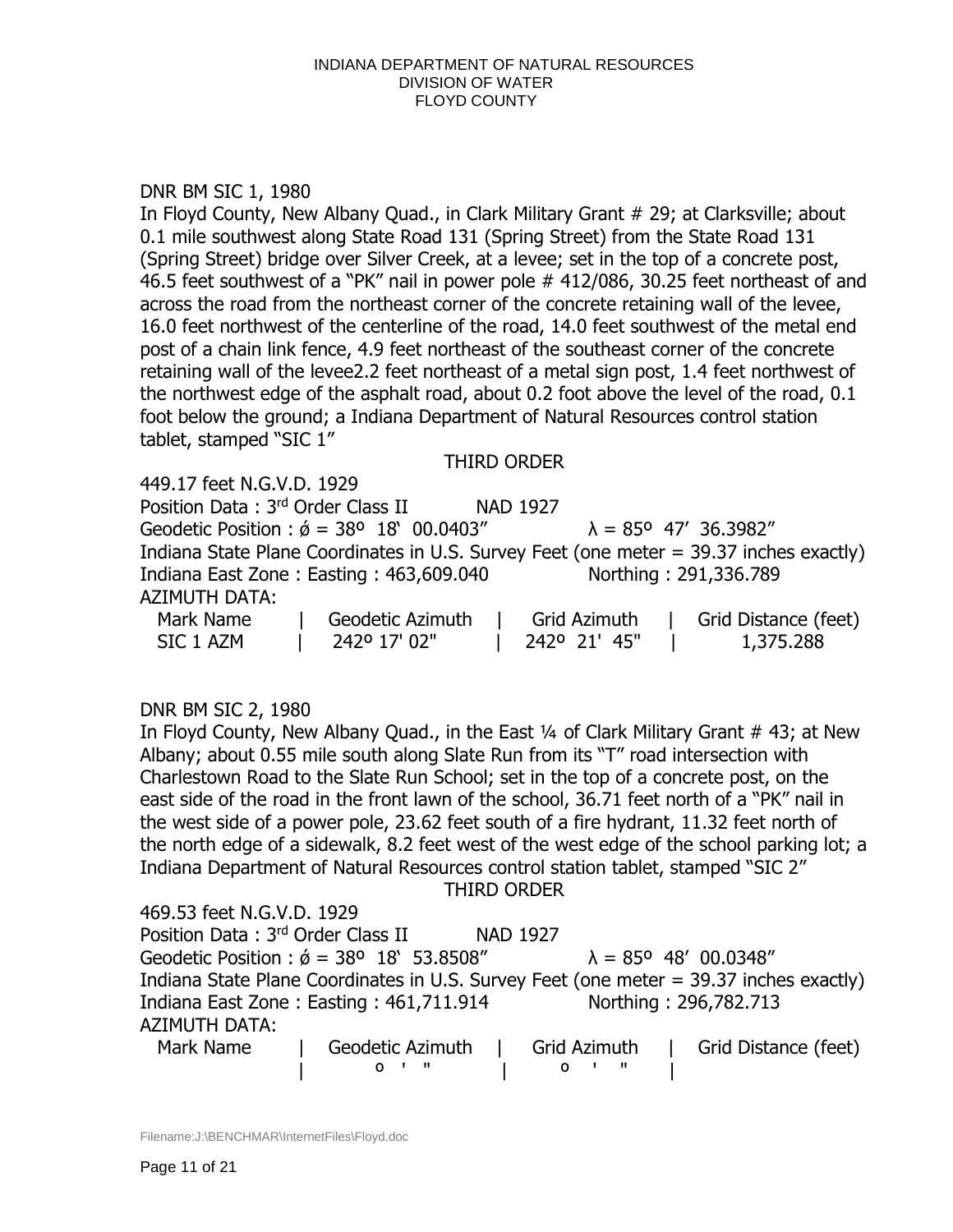DNR BM SIC 4, 1980

In Floyd County, New Albany Quad., in the South ¼ of Clark Military Grant, # 63; about 0.2 mile southwest of Blackiston Mill; about 0.2 miles southwest along State Road 311 (Charlestown Road) (old US 31 W) from its intersection with Payne Kahler Road and Blackiston Mill Road to its "T" road intersection with Lafayette Road; set in the top of a concrete post, 44.9 feet northeast of the centerline of Lafayette Road, 13.48 feet southwest of a "PK" nail in a telephone pole, 10.94 feet northwest of the northwest edge of State Road 311 (Charlestown Road) (old US 31 W), 10.38 feet southeast of a fire hydrant; a Indiana Department of Natural Resources control station tablet, stamped "SIC 4"

457.32 feet N.G.V.D. 1929 THIRD ORDER Position Data: 3<sup>rd</sup> Order Class II NAD 1927 Geodetic Position :  $\acute{\theta}$  = 38° 19' 55.5903"  $\lambda$  = 85° 47' 59.2833" Indiana State Plane Coordinates in U.S. Survey Feet (one meter = 39.37 inches exactly) Indiana East Zone : Easting : 461,809.505 Northing : 303,027.904 AZIMUTH DATA: Mark Name | Geodetic Azimuth | Grid Azimuth | Grid Distance (feet) SIC 4 AZM | 197º 03' 28" | 197º 08' 25" | 1,044.952

### DNR BM SIC 4 AZM 1980

In Floyd County, New Albany Quad., in the South ¼ of Clark Military Grant, # 63; about 0.2 mile southwest of Blackiston Mill; about 400 feet southwest along State Road 311 (Charlestown Road) (old US 31 W) from its intersection with Payne Kahler Road and Blackiston Mill Road to its "T" road intersection with Rainbow Drive; set in the top of a concrete post, 68.99 feet north-northeast of and across Rainbow Drive from a "PK" nail in the east side of a telephone pole, about 41 feet north-northeast of the centerline of Rainbow Drive, 16.2 feet west-northwest of the northwest edge of State Road 311 (Charlestown Road) (old US 31 W), 7.48 feet northeast of a "PK" nail in the southeast side of a Telephone pole; ; a Indiana Department of Natural Resources control station tablet, stamped "SIC 4"

# THIRD ORDER

| 440.252 feet N.G.V.D. 1929                                                             |                                                       |                 |                                     |  |
|----------------------------------------------------------------------------------------|-------------------------------------------------------|-----------------|-------------------------------------|--|
| Position Data: 3rd Order Class II                                                      |                                                       | <b>NAD 1927</b> |                                     |  |
|                                                                                        | Geodetic Position : $\acute{\phi}$ = 38° 20' 05.4659" |                 | $\lambda = 85^{\circ}$ 47' 55.4363" |  |
| Indiana State Plane Coordinates in U.S. Survey Feet (one meter = 39.37 inches exactly) |                                                       |                 |                                     |  |
|                                                                                        | Indiana East Zone: Easting: 462,117.467               |                 | Northing: 304,026.444               |  |
| <b>AZIMUTH DATA:</b>                                                                   |                                                       |                 |                                     |  |
| Mark Name                                                                              | Geodetic Azimuth                                      | Grid Azimuth    | Grid Distance (feet)                |  |
| SIC <sub>4</sub>                                                                       | 17º 03' 30"                                           | 17º 08' 25"     | 1,044.952                           |  |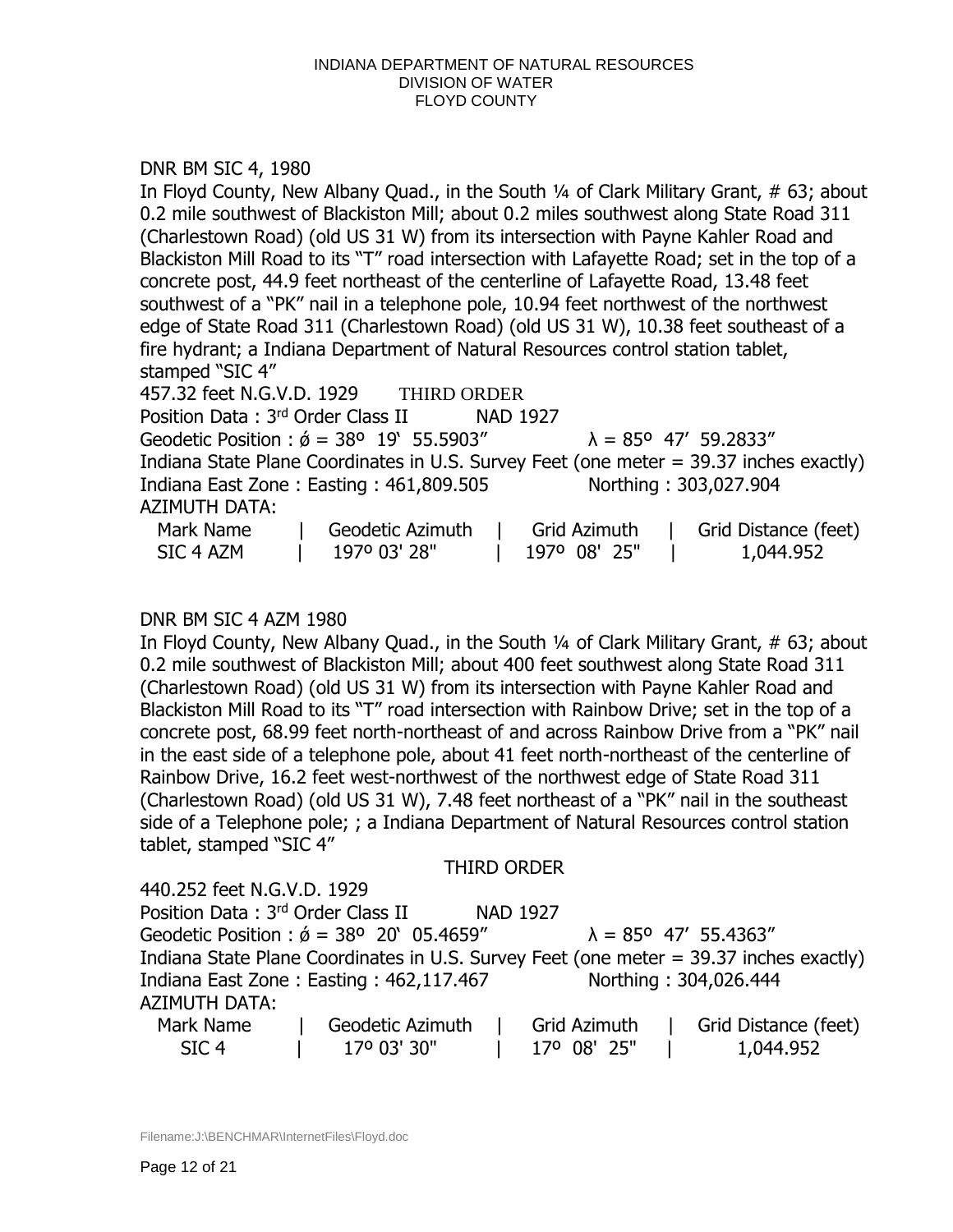DNR BM SIC 6, 1980

In Floyd County, New Albany Quad., in the North 1/4 of Clark Military Grant, # 64; about 1.3 miles northeast of Blackiston Mill; at the "T" road intersection of Jacobs Chapel Road and Payne Kahler Road; set in the top of a concrete post, 55.02 feet southwest of and across a stone private drive to the southeast from a "PK" nail in the north side of a telephone pole, 30.4 feet southeast of and across Payne Kahler Road from a "PK" nail in the southwest side of a power pole, 29.96 feet northwest of a "PK" nail in the north side of a power pole, 1.7 feet southeast of the southeast edge of Payne Kahler Road; a Indiana Department of Natural Resources control station tablet, stamped "SIC 6"

THIRD ORDER

456.34 feet N.G.V.D. 1929 Position Data: 3<sup>rd</sup> Order Class II NAD 1927 Geodetic Position :  $\acute{\alpha}$  = 38° 21' 00.6767"  $\lambda$  = 85° 46' 49.5736" Indiana State Plane Coordinates in U.S. Survey Feet (one meter = 39.37 inches exactly) Indiana East Zone : Easting : 467,372.259 Northing : 309,604.375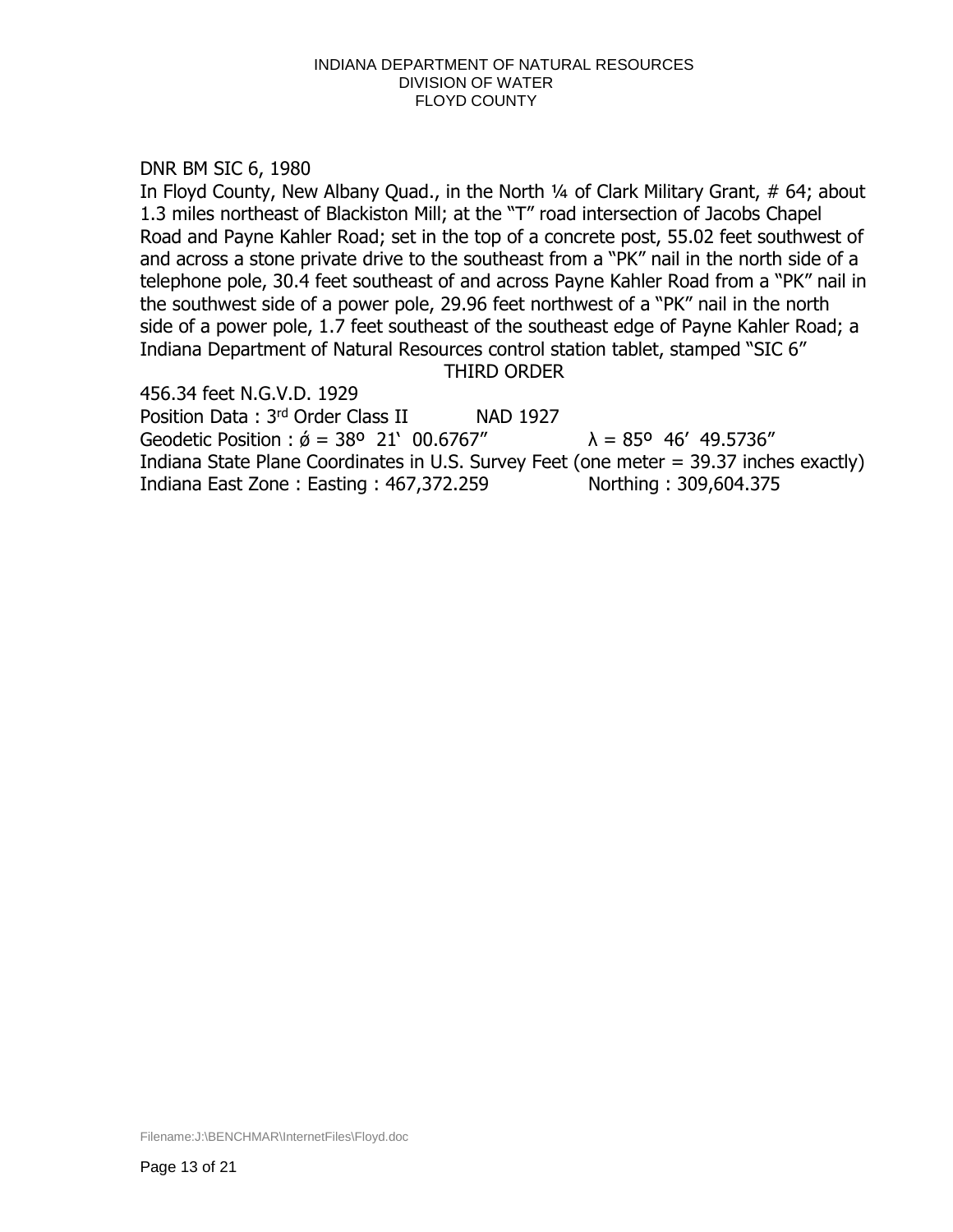### DNR TBM LB 1, 2003

In Floyd County, New Albany Quad., in the north ½ of Clark Military Grant 85; at New Albany; at the Jacobs Chapel Road bridge over Lewis Branch; set on the top of the north northwest wingwall of the bridge, 14 feet north of the centerline of the road, 17.8 feet east of a power pole, 24.8 feet southeast of a Gas Pipeline riser post, 0.7 foot west of the east face of the concrete wingwall, 0.65 feet north of the north face of the concrete bridge deck, about level with the road; a chiseled triangle.

3 rd Order

476.257 feet N.G.V.D. 1929 475.804 feet N.A.V.D. 1988

# DNR TBM LB 2, 2003

In Floyd County, New Albany Quad., in the NW ¼ of Clark Military Grant 85; at New Albany; at Kamer Miller Road over Jacobs Creek; set in the northwest side of a power pole on the southeast side of Kamer Miller Road, 146 feet southwest of the centerline of Jacobs Creek, 19.5 feet southeast of the centerline of Kamer Miller Road, 62 feet southeast of a lift station red light, 44 feet southwest of the centerline of a gravel driveway, about 1.3 feet above the ground; a railroad spike driven through an aluminum tag stamped "IDNR TBM LB 2 2003".

3 rd Order

488.544 feet N.G.V.D. 1929 488.091 feet N.A.V.D. 1988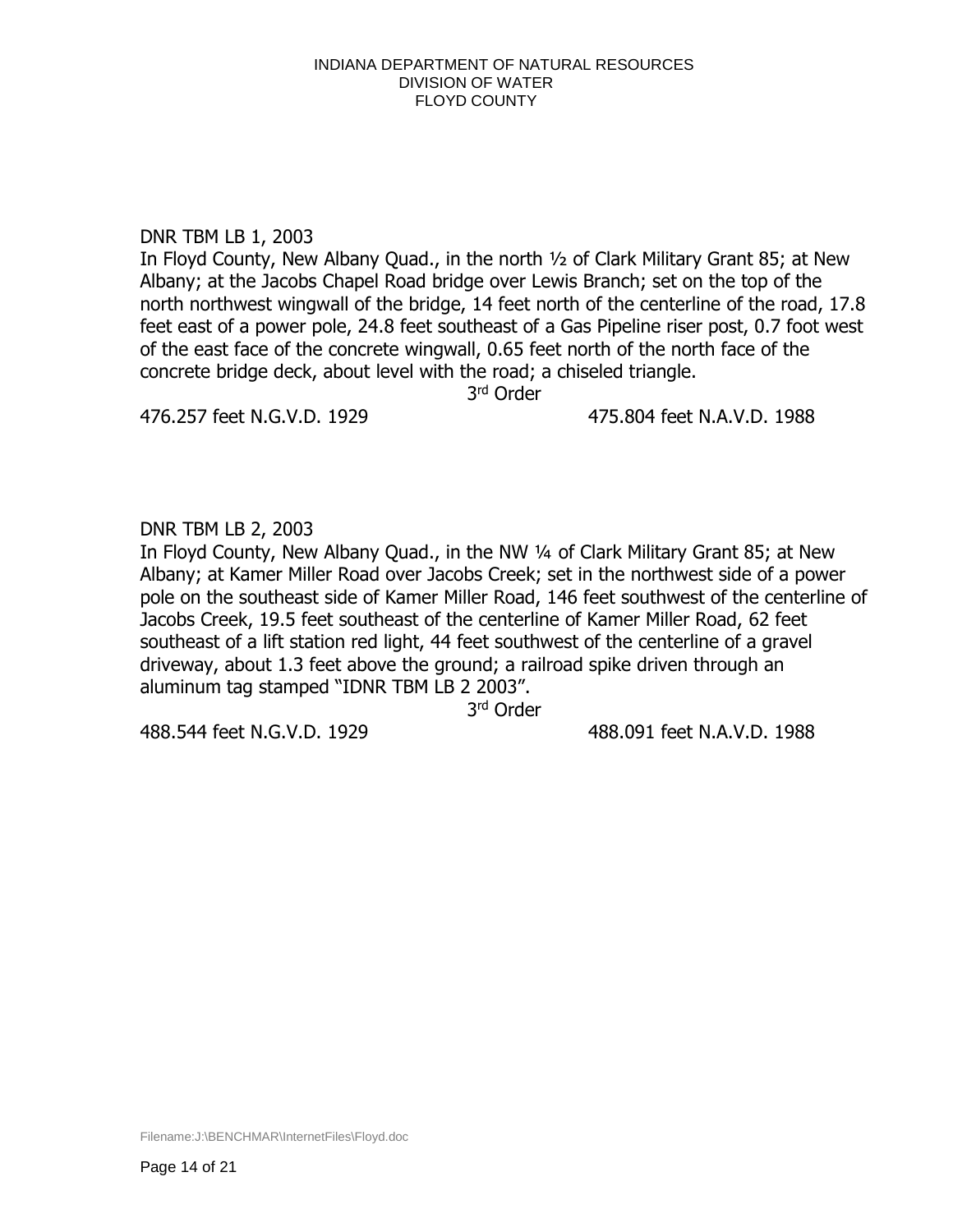DNR TBM LB 3, 2003

In Floyd County, New Albany Quad., in the E ½ of Clark Military Grant 85; at New Albany; in the east southeast corner of the State Road 311 bridge over Jacobs Creek; set on the top of the concrete curb, 125 feet southwest of the centerline of a asphalt drive, 19.5 feet southeast of the centerline of State Road 311, about 0.4 foot above the road, 0.2 foot northwest of the south most face of the concrete curb, 0.1 foot southwest of the north most face of the concrete curb; a chiseled triangle.

3 rd Order

454.885 feet N.G.V.D. 1929 454.432 feet N.A.V.D. 1988

# DNR TBM FLOYDCO 1, 2011

In Floyd County, Borden Quad., in the SE  $1/4$  of Section 30, T. 1 S., R. 5 E.,  $2^{nd}$  P. M.; about 1.5 miles northwest of Greenville; about 1.2 miles north along Voyles Road from its intersection with State Road 150 to the gated private drive entrance to Lime Ridge Lake (Greenville Reservoir); set in the east side of a large wood power pole, about 170 feet south of the entrance to Lime Ridge Lake, 97 feet northeast of the southeast corner post for the white plastic rail fence, 31 feet west of Voyles Road, 20.3 feet east of a white plastic rail fence, 18.5 feet south of the extended centerline of a private drive (#8260) leading east, 1.2 feet above the ground; a railroad spike driven through an aluminum tag, stamped "IDNR TBM FLOYDCO 1 2011".

3 rd Order

867.22 feet N.G.V.D. 1929 866.79 feet N.A.V.D. 1988

# DNR TBM FLOYDCO 2, 2011

In Floyd County, Borden Quad., in the NW  $\frac{1}{4}$  of Section 32, T. 1 S., R. 5 E., 2<sup>nd</sup> P. M.; about 1 miles northwest of Greenville; about 0.7 mile north along Voyles Road from its intersection with State Road 150 to the "New Testament Christian Church" and a concrete culvert under Voyles Road; set on the top of the southeast concrete wingwall of the culvert under the Voyles Road, 14 feet east of the centerline of Voyles Road, 2.2 feet north of the south end of the wingwall, 1.4 feet south of the north end of the wingwall, 0.9 foot east of the west face of the wingwall, 0.5 foot west of the east face of the wingwall, about 0.5 foot below the road; a cut triangle.

3 rd Order

799.56 feet N.G.V.D. 1929 799.13 feet N.A.V.D. 1988

Filename:J:\BENCHMAR\InternetFiles\Floyd.doc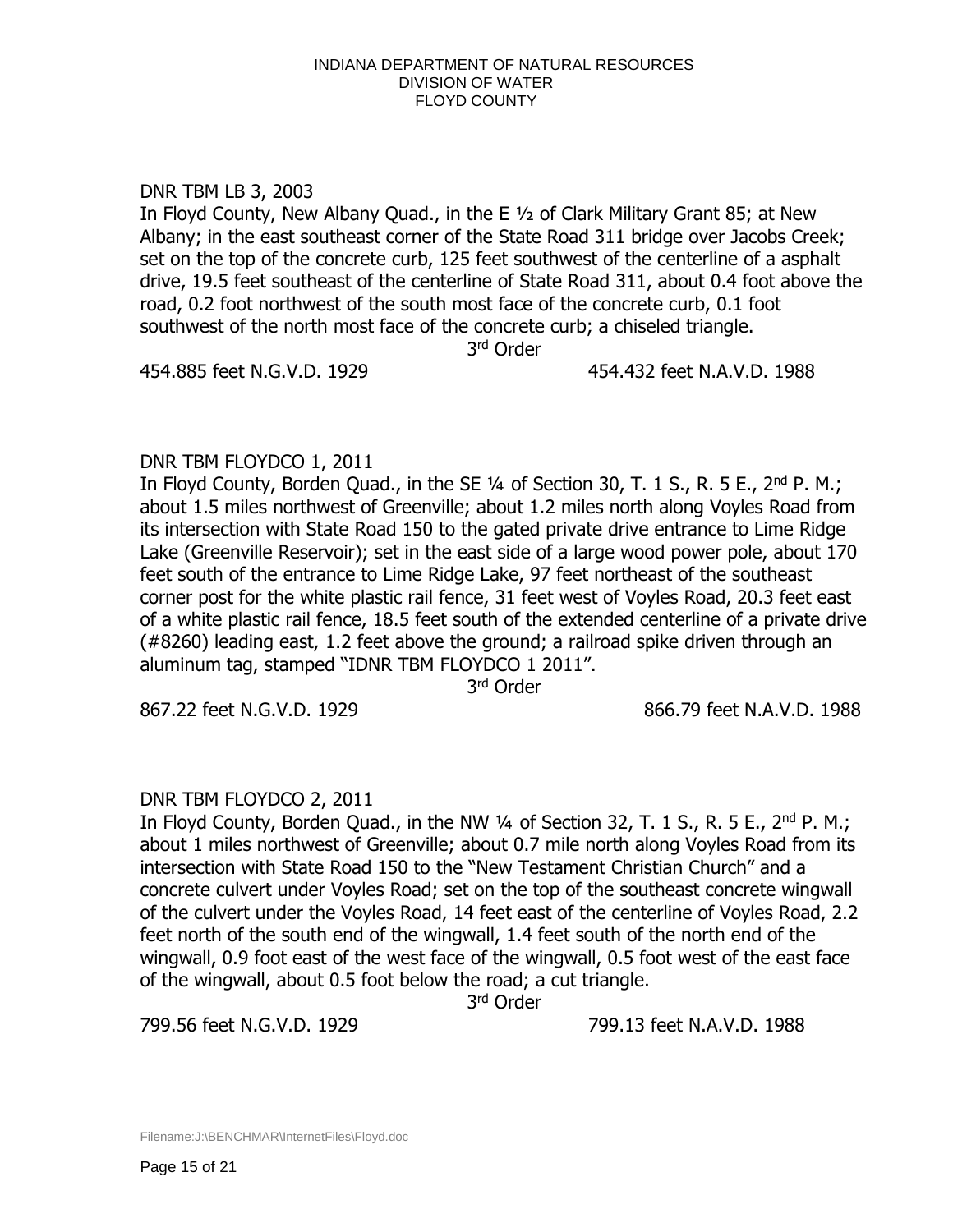### DNR TBM FLOYDCO 3, 2011

In Floyd County, Borden Quad., in the SE  $\frac{1}{4}$  of Section 31, T. 1 S., R. 5 E., 2<sup>nd</sup> P. M.; at Greenville; about 700 feet northwest along State Road 150 from its intersection with Voyles Road to a pipe culvert under State Road 150 with concrete headwalls; set on the top of the northwest end of the northeast concrete headwall of the culvert, 23 feet northeast of the centerline of State Road 150, 27.8 feet northwest of the southeast end of the headwall, about 2 feet below the road, 1.3 feet southeast of the northwest end of the headwall, 0.6 foot southwest of the northeast face of the headwall, 0.6 foot northeast of the southwest face of the headwall; a cut triangle.

3 rd Order

780.19 feet N.G.V.D. 1929 779.76 feet N.A.V.D. 1988

# DNR TBM FLOYDCO 4, 2011

In Floyd County, Palmyra Quad., in the SE  $\frac{1}{4}$  of section 31, T. 1 S., R. 5 E., 2<sup>nd</sup> P. M.; at Greenville; at the State Road 150 concrete bridge over Richland Creek; set on the top of the northeast corner of the concrete bridge deck, 23 feet north of the centerline of State Road 150, 0.1 foot south of the north face of the bridge deck, 0.1 foot west of the east face of the bridge deck; two cut lines forming a square.

3 rd Order

760.95 feet N.G.V.D. 1929 760.52 feet N.A.V.D. 1988

# DNR TBM FLOYDCO 5, 2011

In Floyd County, Borden Quad., in the SE  $\frac{1}{4}$  of Section 30, T. 1 S., R. 5 E., 2<sup>nd</sup> P. M.; about 1.5 miles northwest of Greenville; at Lime Ridge Lake (Greenville Reservoir), near the southeast corner of the lake; set on the top of the southeast concrete "L" shaped headwall for a 18 inch CMP under the gravel drive, 106 feet northeast of the northeast corner of a red barn at the downstream face of the dam, 90 feet southeast of the centerline – centerline intersection of the gravel road and the dam, 11.5 feet southeast of the centerline of the gravel drive, 2.8 feet northeast of the southwest face of the headwall, 0.7 foot southwest of the northeast end of the headwall, 0.4 foot northwest of the southeast face of the headwall, 0.3 foot southeast of the northwest face of the headwall; a cut triangle.

3 rd Order

819.98 feet N.G.V.D. 1929 819.55 feet N.A.V.D. 1988

Filename:J:\BENCHMAR\InternetFiles\Floyd.doc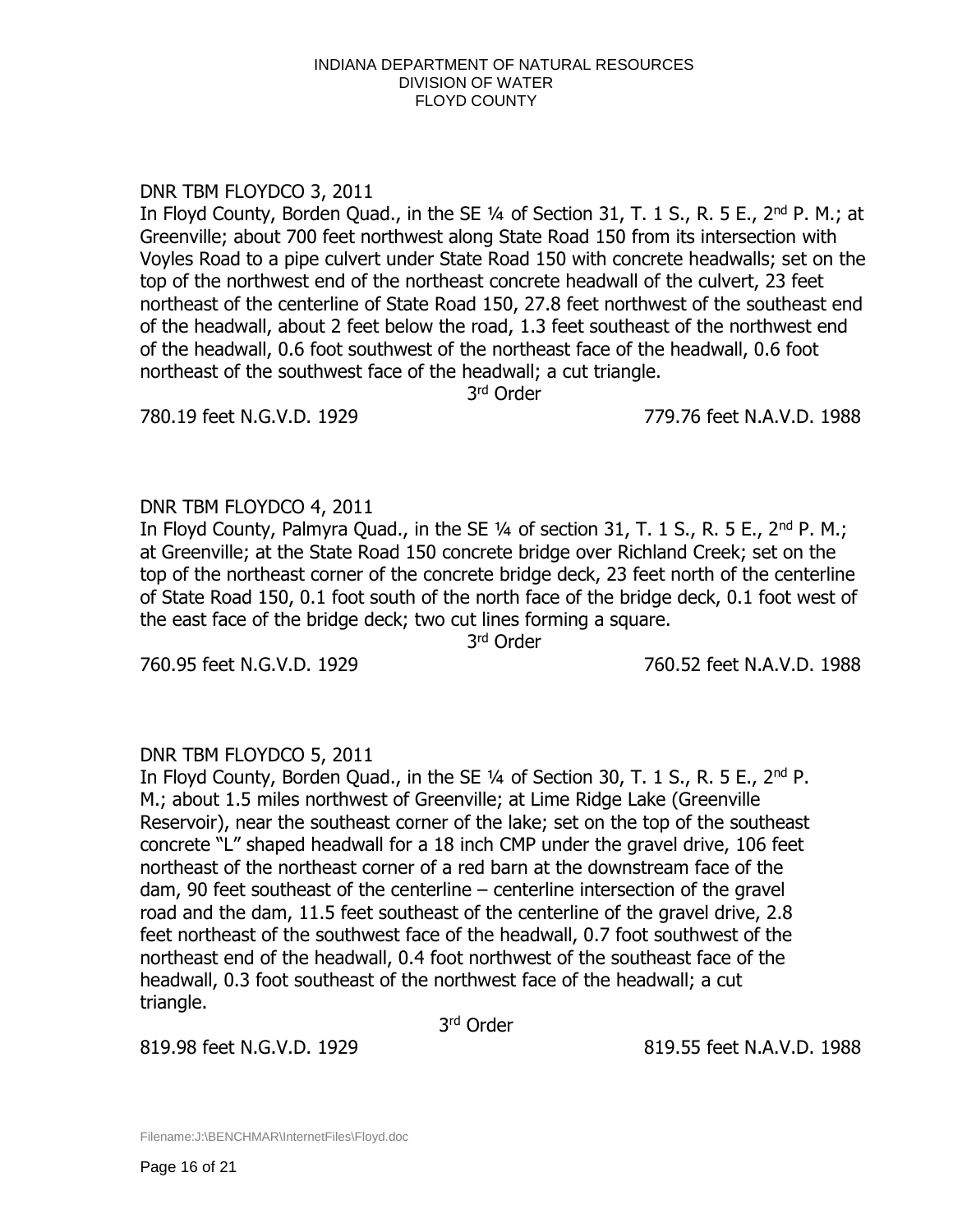# IDNR TBM MC 1 2015

In Floyd County, New Albany Quad., in the NW ¼ of Section 5, T. 3 S., R. 6 E., 2<sup>nd</sup> P. M.; about 0.5 miles west of the intersection of Corydon Pike and Highwater Road; set at a private drive bridge over Middle Creek at address "3045 Corydon Pike"; set on top of the southwest concrete wingwall of the privately owned bridge; 45 feet southerly of the centerline of Corydon Pike; 6.2 feet west of the centerline of the asphalt private drive; 0.4 feet southeast of the streamward face of the wingwall; 3.1 feet northeast of the southwest end of the concrete wingwall; a cut triangle. 494.25 feet NAVD 1988 Established by GPS INCORS 2011 Geoid 12A

# IDNR TBM MC 2 2015

In Floyd County, New Albany Quad., in the NW 1/4 of Section 5, T. 3 S., R. 6 E., 2<sup>nd</sup> P. M.; about 0.5 miles west of the intersection of Corydon Pike and Highwater Road; set at a private drive bridge over Middle Creek at address "2953 Corydon Pike"; set on the northwest face of a 8 inch diameter power pole; 21 feet southerly of the centerline of Corydon Pike; 15 feet east of the centerline of a private gravel road; 31 feet northeast of the northeast corner of the private concrete bridge; about 0.9 feet above the ground; a lag bolt.

492.75 feet NAVD 1988 Established by GPS INCORS 2011 Geoid 12A

# IDNR TBM MC 3 2015

In Floyd County, New Albany Quad., in the W  $1/2$  of Section 4, T. 3 S., R. 6 E., 2<sup>nd</sup> P.M.; about 1 mile west of the town of Silver Hills; set at a Railroad crossing over Middle Creek on Highwater Road 130.5 feet south of the centerline of Corydon Pike; set on the west end of a 12 inch diameter power pole; 46.1 feet northwest of the centerline of the intersection of Highwater Road and Railroad tracks; 17.2 feet west of the centerline of Highwater Road; 0.9 feet above ground; a lag bolt.

471.62 feet NAVD 1988 Established by GPS INCORS 2011 Geoid 12A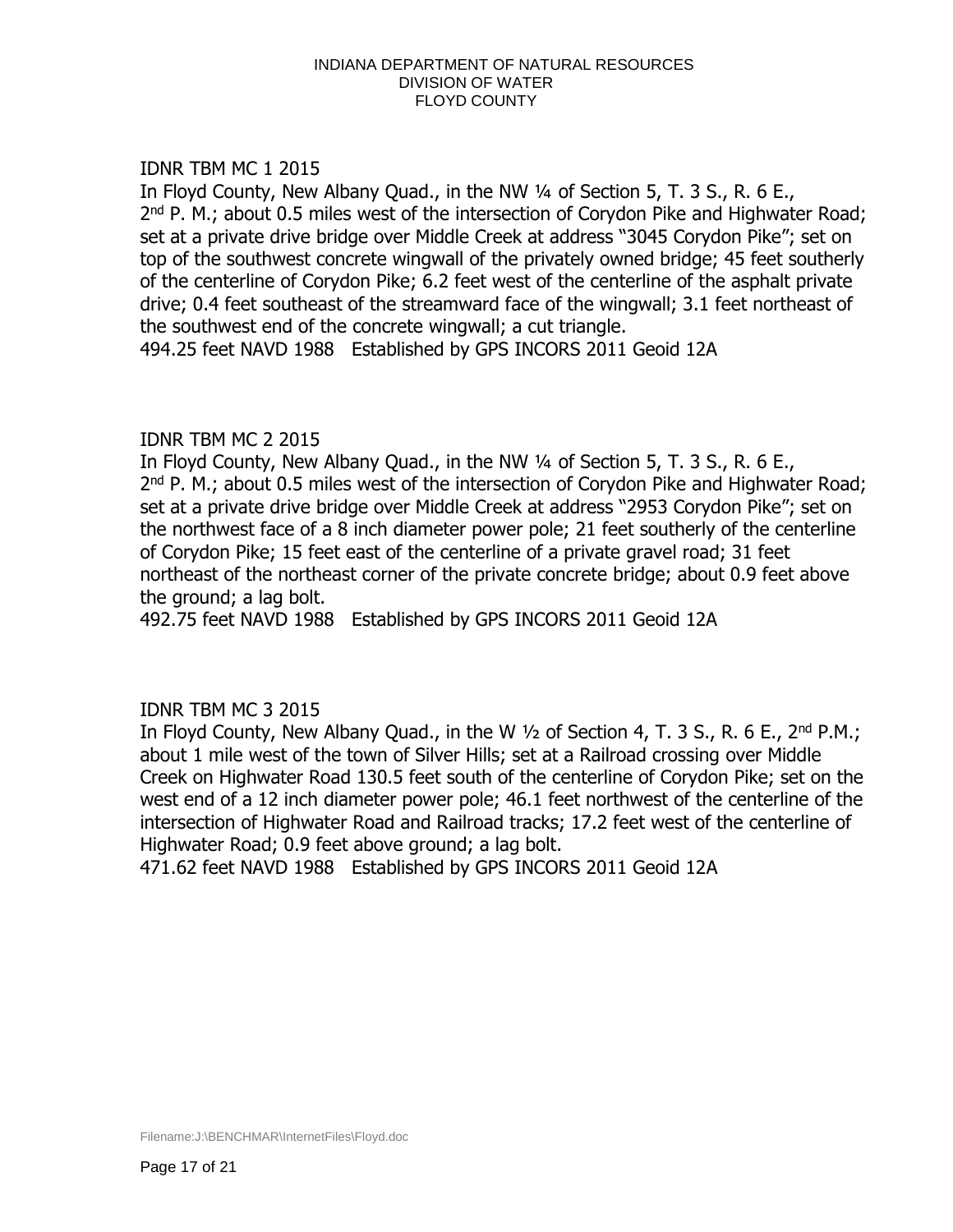IDNR TBM MC 4 2015

In Floyd County, New Albany Quad., in the NE  $\frac{1}{4}$  of Section 5, T. 3 S., R. 6 E., 2<sup>nd</sup> P.M.; about 0.3 miles west of the intersection of Corydon Pike and Highwater Road; set at a private drive bridge over Middle Creek at address 2940 Corydon Pike; set at the right downstream corner of concrete private bridge; 2 filed marks on top of 0.2 feet diameter metal post; 6 feet downstream of the centerline of concrete drive; 0.5 feet landward of right end downstream curb; 0.8 feet above ground;

2 filed marks on high side of metal post.

487.64 feet NAVD 1988 Established by GPS INCORS 2011 Geoid 12A

# IDNR TBM MC 5 2015

In Floyd County, New Albany Quad., in the NE  $\frac{1}{4}$  of Section 5, T. 3 S., R. 6 E., 2<sup>nd</sup> P.M.; about 0.3 miles west of the intersection of Corydon Pike and Highwater Road; set at a private drive concrete bridge over Middle Creek at address 2941 Corydon Pike; anchor tie on streamward face of left downstream concrete retaining wall; 9 feet east of the centerline of bridge; 2.2 feet downstream of downstream face of curb; 1.5 feet below top of concrete retaining wall; a metal anchor tie in concrete. 484.63 feet NAVD 1988 Established by GPS INCORS 2011 Geoid 12A

# IDNR TBM MC 6 2015

In Floyd County, New Albany Quad., in the NE  $\frac{1}{4}$  of Section 5, T. 3 S., R. 6 E., 2<sup>nd</sup> P.M.; about 2.5 miles west-southwest of the city of New Albany; 0.20 miles west of intersection of Corydon Pike and Highwater Road; at the house address #2823 on Corydon Pike; set on the left upstream corner of the left downstream end of concrete curb; 39.5 feet streamward of centerline of road; 6.9 feet downstream of centerline of drive; 1.6 feet below top of metal rail; 3.2 feet landward of the left end of downstream metal rail post; 0.6 feet above drive; IDNR TBM MC 6 2015; a chiseled line forming a triangle.

481.56 feet NAVD 1988 Established by GPS INCORS 2011 Geoid 12A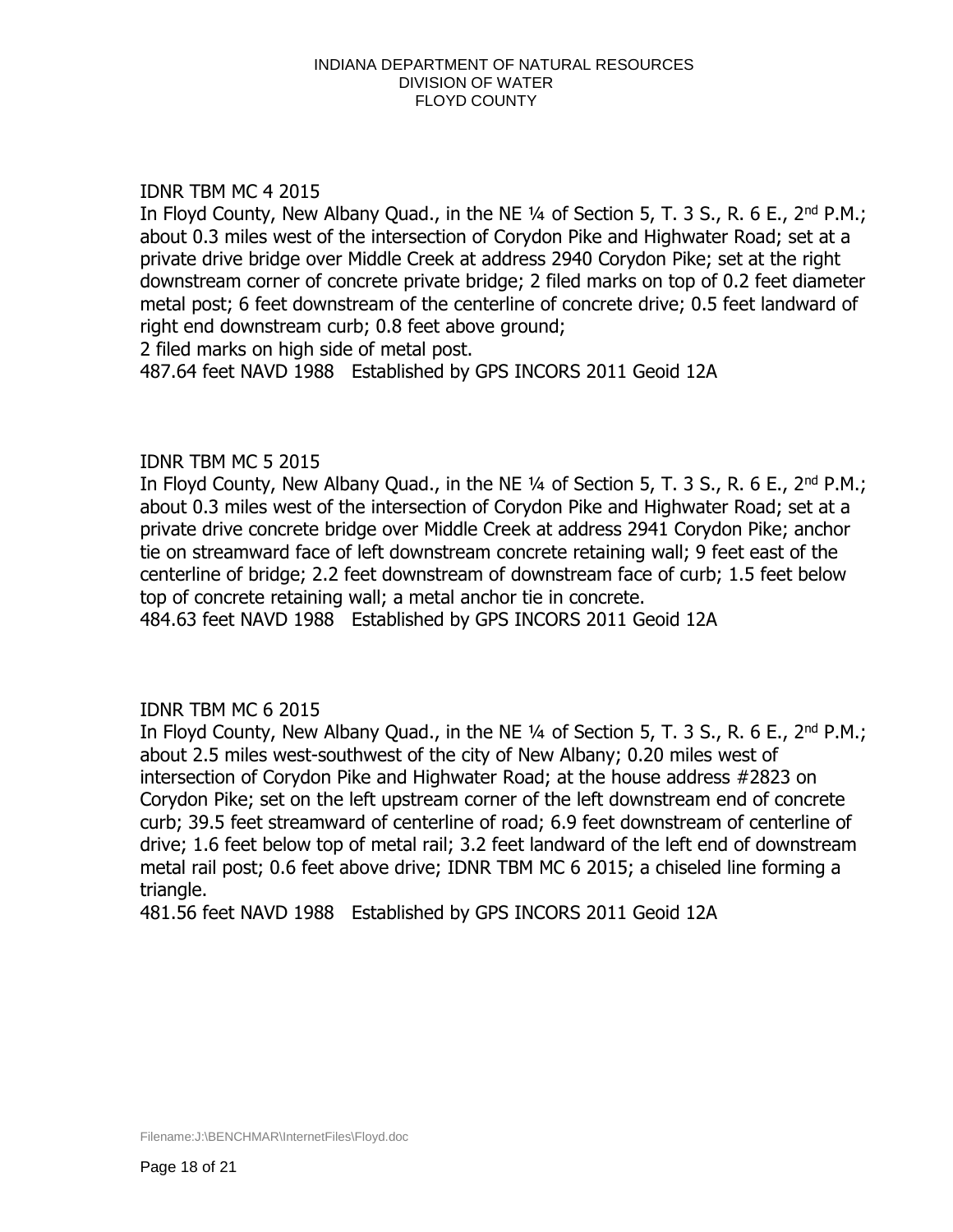IDNR TBM MC 7 2015

In Floyd County, New Albany Quad., in the NE 1/4 of Section 5, T. 3 S., R. 6 E., 2<sup>nd</sup> P.M.; about 2.5 miles west-southwest of the city of New Albany; 0.15 miles west of the intersection of Corydon Pike and Highwater Road; at the house address #2727 on Corydon Pike; set at the left downstream ¼ of private concrete pad bridge over Middle Creek; left most bolt on the downstream wood curb; 36 feet streamward of centerline of road; 6 feet downstream of centerline of drive; 0.45 feet streamward of left end of wood curb; 0.3 feet downstream of upstream face of wood curb; 0.45 feet above asphalt drive; IDNR TBM MC 7 2015; a bolt.

475.22 feet NAVD 1988 Established by GPS INCORS 2011 Geoid 12A

# IDNR TBM MC 8 2015

In Floyd County, New Albany Quad., in the SW  $\frac{1}{4}$  of Section 4, T. 3 S., R. 6 E., 2<sup>nd</sup> P.M.; about 0.75 miles southwest of the town of Silver Hills; at the Willian Lane concrete bridge over Middle Creek; set on the top of the right downstream corner of the concrete bridge deck; about 250 feet south of the centerline of Corydon Pike; 9.5 feet downstream of the centerline of bridge; 0.9 feet upstream of the downstream face of bridge; 0.8 feet streamward of the landward face of bridge; 1.3 feet below bottom of metal guard rail; IDNR TBM MC 8 2015; a chiseled triangle.

459.30 feet NAVD 1988 Established by GPS INCORS 2011 Geoid 12A

# IDNR TBM MC 9 2015

In Floyd County, New Albany Quad., in the SW  $\frac{1}{4}$  of Section 4, T. 3 S., R. 6 E., 2<sup>nd</sup> P.M.; about 0.66 miles southwest of the town of Silver Hills on Corydon Pike; at the Floyd Co. Parks & Recreation Building (address #2409 Corydon Pike); private bridge over Middle Creek back behind building; set in the left upstream concrete wingwall; two filed lines on a 0.25 foot diameter cut pipe; 6.0 feet upstream of centerline of private concrete bridge; 0.5 feet landward of the streamward face of concrete wingwall; 0.5 feet streamward of the landward face; 0.25 feet upstream of the downstream end of concrete wingwall; 8.1 feet downstream of the upstream end; 0.55 feet above ground; IDNR TBM MC 9 2015; two filed lines on cut pipe.

451.30 feet NAVD 1988 Established by GPS INCORS 2011 Geoid 12A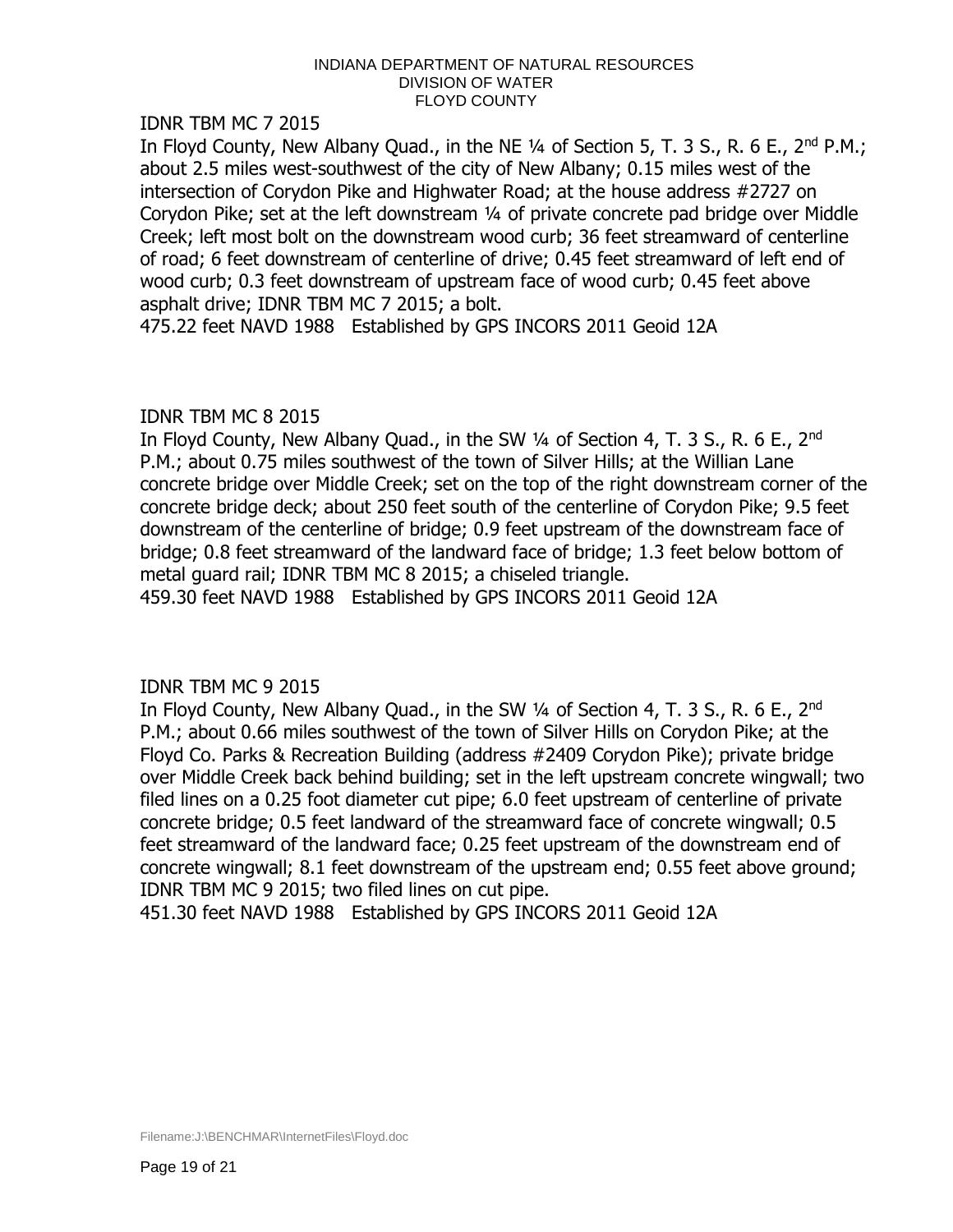### IDNR TBM MC 10 2016

In Floyd County, New Albany Quad., in the W  $1/2$  of Section 10, T. 3 S., R. 6 E., 2<sup>nd</sup> P.M.; about 1 mile northeast of the town of Pine Hill; at the Galiger Station Rd. (Duke Energy Plant) culvert over Middle Creek; 0.3 miles southwest of the intersection of Galiger Station Rd. and Jackson St.; 22 feet downstream of the centerline of Galiger Station Rd.; 2.5 feet upstream streamward of power pole '22'; 3.1 feet above ground; IDNR TBM MC 10 2016; 2 filed marks on top of 0.35 feet cut metal guard rail post. 458.61 feet NAVD 1988 Established by GPS INCORS 2011 Geoid 12A

# IDOH BM 22 S-35

In Floyd County, New Albany Quad., in the NW  $\frac{1}{4}$  of Section 10, T. 3 S., R. 6 E., 2<sup>nd</sup> P.M.; about 0.75 miles south of the town of Silver Hills; at the State Road 111 Bridge over Middle Creek; approximately 200 feet north of the SR 111 & Budd Road intersection; set in the right upstream concrete abutment of the SR 111 bridge; 25.6 feet upstream of the centerline of SR 111; 6.8 feet landward of the streamward end of concrete abutment; 1.75 feet streamward of landward end; 0.6 feet downstream of upstream face of concrete abutment; 0.6 feet upstream of downstream face; 2.8 feet below top of concrete guardrail; an Indiana Department of Highway Benchmark disk, stamped "22 S-35."

435.20 feet NAVD 1988 Established by GPS INCORS 2011 Geoid 12A

# IDNR TBM JC 1 2015

In Floyd County, New Albany Quad., in the NW ¼ of Clark Military Grant #85, T. 2 S., R. 6 E., 2<sup>nd</sup> P.M.; about 0.15 mile northeast of Kamer Miller Road and Carver Street; just north of the city of New Albany; at the Graceland Baptist Church near baseball diamonds; set near the Graceland Recreation Road Bridge over Jacobs Creek; set at the power box #1ABC1 on top of concrete pad; set in the upstream streamward corner of concrete pad; 28 feet downstream of centerline of road; 35.5 feet landward of the right downstream end of metal guardrail; 4.95 feet below top of metal power box; 0.7 feet above ground; IDNR TBM JC 1 2015, a chiseled line forming a triangle. 469.86 feet NAVD 1988 Established by GPS INCORS 2011 Geoid 12A